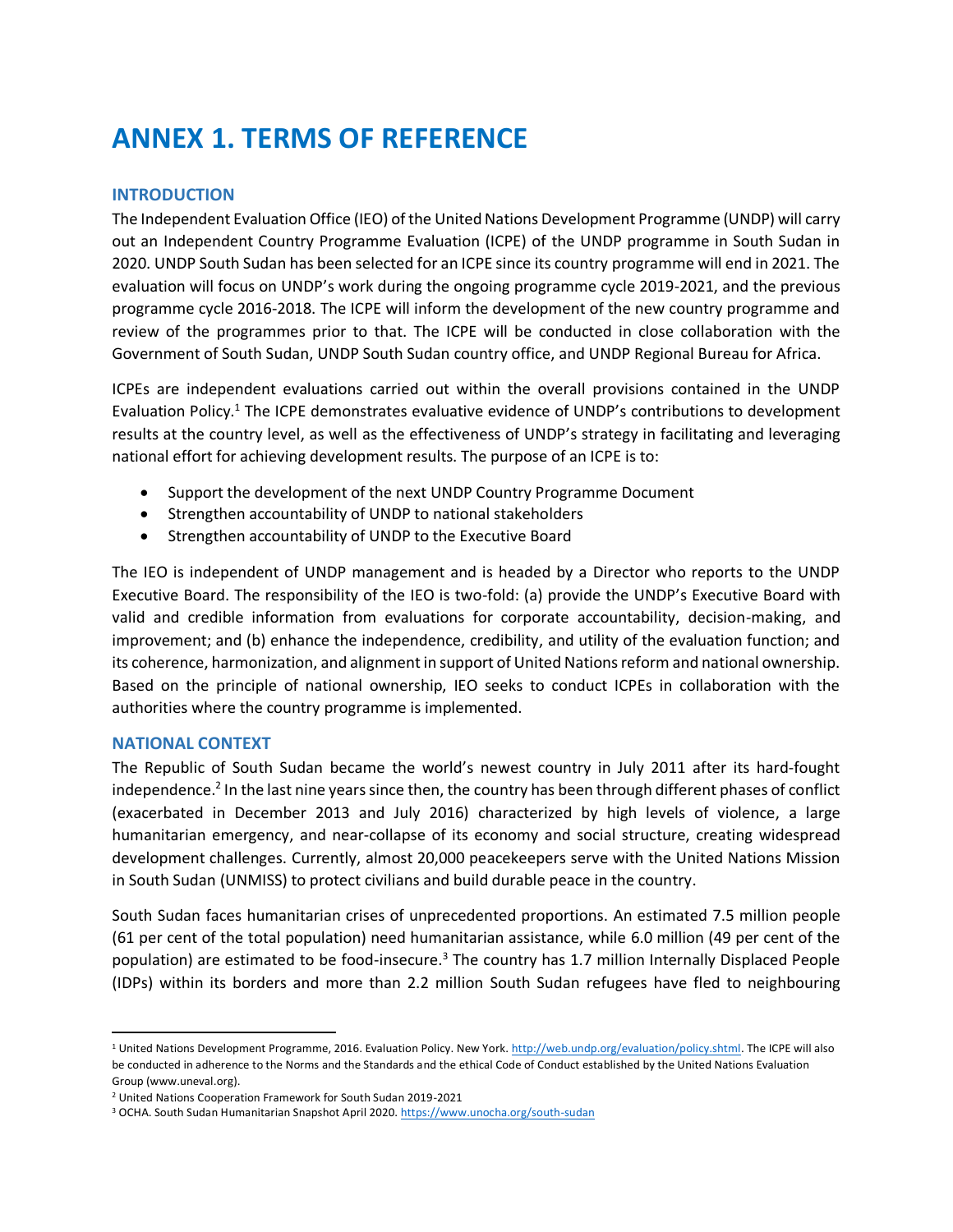countries.<sup>4</sup> Limited availability and lack of access to health services have largely contributed to one of the highest under-five mortality rates (90.7 deaths per 1,000 live births) and maternal mortality rates (789 deaths per 100,000 live births) worldwide.<sup>5</sup>

A context of policy uncertainty and stagnation has constrained simultaneously addressing humanitarian, recovery, and development needs of the county. A traditional society, with high levels of poverty, high gaps in terms of gender equality with widespread Gender-Based Violence (GBV), and vulnerability to climate shocks are key issues.<sup>6</sup> South Sudan's human development index (HDI) value for 2018 is 0.413 positioning it as a low human development country at 186<sup>th</sup> out of 189 countries and territories, followed by Chad, the Central African Republic and Niger. South Sudan's HDI decreased 2.8 percent from 2010 to 2018, and the country was unable to progress like other countries starting at the same level.<sup>7</sup> The UN notes that "Irregular and small-scale development support which is highly reactive to conflict dynamics remains a challenge for comprehensive recovery and simultaneous development efforts."<sup>8</sup>

In 2018, the Intergovernmental Authority on Development (IGAD), Heads of State, and Government convened a High-Level Revitalization Forum (HLRF) with the parties of the 2015 Agreement on the Resolution of the Conflict in the Republic of South Sudan (ARCSS) to restore a permanent ceasefire and agree on a revised and realistic timeline for the full implementation of the ARCSS. The HLRF resulted in the signing the Revitalized Agreement on the Resolution of Conflict in South Sudan (RARCSS).<sup>9</sup> The agreement provides opportunities for institutional reform and the inclusion of a 35% quota for women's participation in decision making. A new Transitional Government of National Unity (TGoNU) in South Sudan was established in February 2020. The new TGoNU faces a context in which basic democratic attributes such as fundamental rights, checks on government, impartial administration, and civil society participation has been in a declining trend for several years.<sup>10</sup>

The current pandemic of COVID-19 has affected movement within the country and access to basic services. It has impacted humanitarian operations with a temporary suspension of activities and some delays in the disbursement of supplies. In-country and cross-border restrictions have placed markets under stress, adversely affecting the urban population which relied heavily on them. Severe food insecurity is forecasted during the upcoming lean season.<sup>11</sup> In addition, un unprecedent desert locust threat to food security and livelihoods persists all over the region.<sup>12</sup>

South Sudan is mostly rural (83 percent) and widely depopulated, due to conflict and environmental challenges. Poverty levels are expected to remain extremely high, with about 82 percent of the population in South Sudan below the \$1.90 poverty line (2011 purchasing power parity).<sup>13</sup> Vulnerable employment, understood as people engaged as unpaid family workers and own-account workers, accounts for more

<sup>4</sup> OCHA. South Sudan Humanitarian Snapshot April 2020[. https://www.unocha.org/south-sudan](https://www.unocha.org/south-sudan)

<sup>5</sup> Humanitarian Response Plan 2020. Page 4.

<sup>6</sup> United Nations Cooperation Framework for South Sudan 2019-2021.

<sup>7</sup> UNDP HDR 2019 South Sudan Briefing Note[. http://hdr.undp.org/en/countries/profiles/SSD](http://hdr.undp.org/en/countries/profiles/SSD)

<sup>8</sup> United Nations Cooperation Framework for South Sudan 2019-2021.

<sup>9</sup> On September 12<sup>th</sup>, 2018[. https://unmiss.unmissions.org/statement-attributable-spokesman-secretary-general-south-sudan-3](https://unmiss.unmissions.org/statement-attributable-spokesman-secretary-general-south-sudan-3)

<sup>10</sup> As pointed out by International IDEA in The Global State of Democracy Indices. South Sudan Profile.<https://www.idea.int/>

<sup>11</sup> OCHA South Sudan Humanitarian Snapshot. April 2020[. https://www.unocha.org/south-sudan](https://www.unocha.org/south-sudan)

<sup>&</sup>lt;sup>12</sup> FAO. Desert Locust Bulletin. N.501 July 2020[. http://www.fao.org/ag/locusts/en/info/info/index.html](http://www.fao.org/ag/locusts/en/info/info/index.html)

<sup>&</sup>lt;sup>13</sup> The World Bank. South Sudan Country Overview. Oct. 16<sup>th</sup>, 2019[. https://www.worldbank.org/en/country/southsudan/overview](https://www.worldbank.org/en/country/southsudan/overview)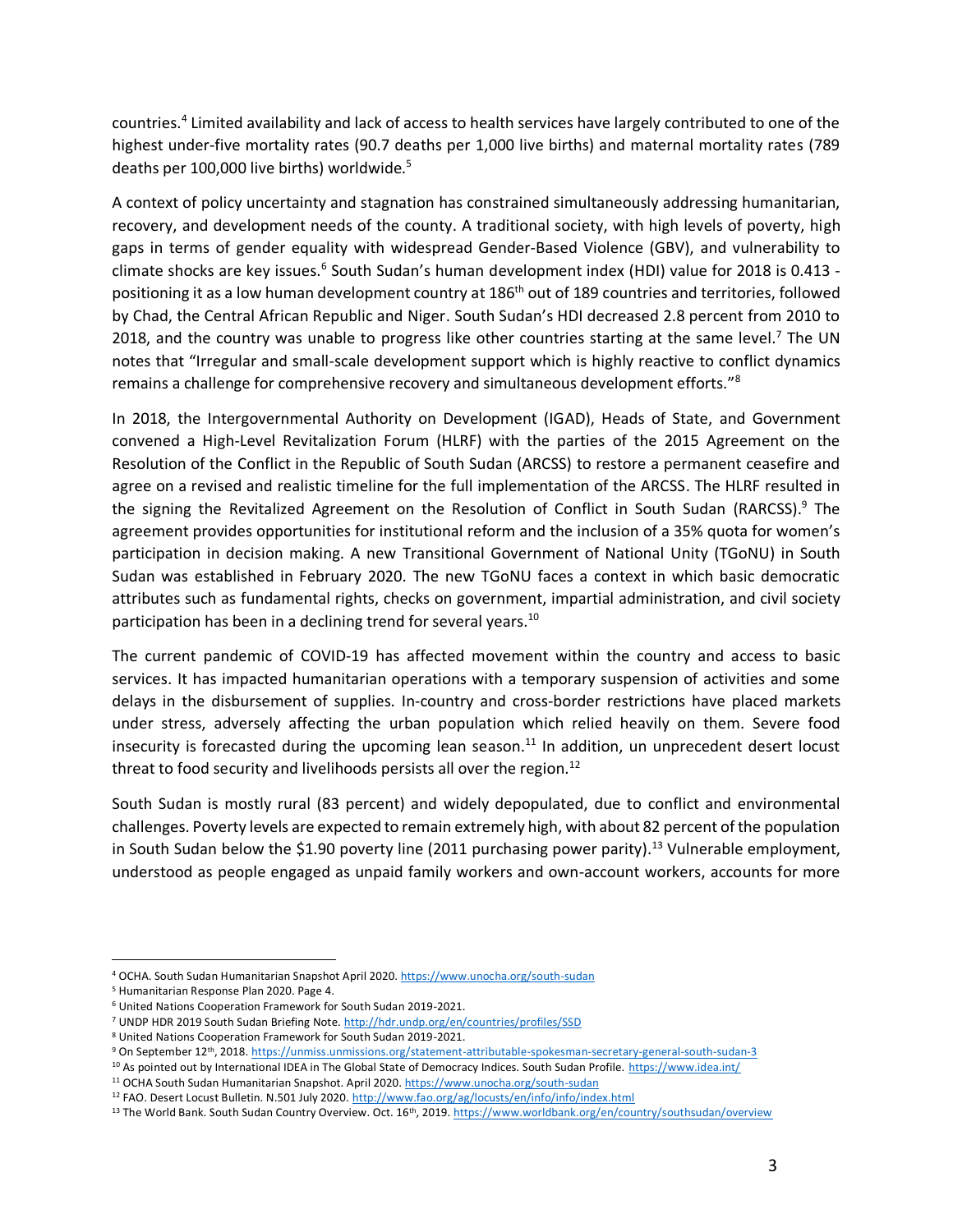than 87 percent of the total employment in the country.<sup>14</sup> Up to 95 per cent of the population depend on climate-sensitive sectors – agriculture, forestry, wildlife resources, and fisheries – for their livelihood.<sup>15</sup>

South Sudan's economy is mostly oil dependent. Oil accounts for almost the totality of exports and more than 40% of its gross domestic product (GDP). Outside the oil sector, livelihoods are concentrated in agriculture with low levels of income and productivity and pastoralist work. The country's GDP per capita fell from \$1,111 in 2014 to less than \$200 in 2017.<sup>16</sup> Persistent macroeconomic deterioration and natural/climatic shocks have further eroded livelihoods, already disrupted by worsening food insecurity due to insufficient crop production as a result of the protracted conflict, humanitarian access challenges, and displacement.

Climate change and environmental degradation will have severe effects on livelihoods;temperatures have increased faster than other countries in eastern Africa; rainfall has declined by 10 to 20 per cent with increased variability in the amount and timing since the mid-1970s. Areas receiving adequate rain for livestock and farming have declined, affecting agricultural and natural resource-based livelihoods. Over 56 per cent of the population is already vulnerable to drought and flood shocks.<sup>17</sup>

In terms of gender equality, the patriarchal nature of society in South Sudan, keeps women in a subordinate position<sup>18</sup>, with high gap in gender parities where women lack the power to claim their human rights. There are also conflict-related social conditions which resulted in high insecurity for women and girls and overall risks faced by women, specifically regarding women healthcare, access to economic resources, customary practices, sexual violence, the wide-spread acceptance of gender inequality and GBV. All those elements have contributed to limited capacity and participation of women in decision making and productive activities.

Women and girls have been affected disproportionately by conflict and suffered hideous consequences of the violence, abuse, deprivation, and loss of livelihoods.<sup>19</sup> Women, girls, and children make up the majority of those displaced and in desperate need of humanitarian assistance. GBV is one of the most critical threats to the protection and wellbeing of women and children in South Sudan. Studies indicate that up to 1 out of 2 women have suffered from intimate partner violence, and 1 out of 4 reported cases of conflict-related sexual violence affect children.<sup>20</sup>

## **UNDP PROGRAMME STRATEGY IN SOUTH SUDAN**

Since 2011, the United Nations Mission in South Sudan (UNMISS), headed by a Special Representative of the Secretary-General (SRSG), works to consolidate peace and security, and help establish conditions for development in the Republic of South Sudan. Its mandate has been recently extended until 15 March 2021<sup>21</sup> and it is centred in: (a) Protection of civilians, (b) Creating the conditions conducive to the delivery of humanitarian assistance, (c) Supporting the Implementation of the Revitalised Agreement and the Peace Process, and (d) Monitoring and investigating human rights.

<sup>15</sup> UNDP Blog[: https://www.undp.org/content/undp/en/home/blog/2017/6/29/Confronting-climate-change-in-South-Sudan.html](https://www.undp.org/content/undp/en/home/blog/2017/6/29/Confronting-climate-change-in-South-Sudan.html)

<sup>18</sup> Oxfam International, "South Sudan Gender Analysis" March 2017 Page 47

<sup>14</sup> ILO 2019 in HDR 2019 UNDP[. http://hdr.undp.org/en/indicators/43006](http://hdr.undp.org/en/indicators/43006)

<sup>&</sup>lt;sup>16</sup> The World Bank. South Sudan Country Overview. Oct. 16<sup>th</sup>, 2019[. https://www.worldbank.org/en/country/southsudan/overview](https://www.worldbank.org/en/country/southsudan/overview)

<sup>&</sup>lt;sup>17</sup> South Sudan initial national communication to the United Nations Framework Convention on Climate Change, Government of South Sudan and the United Nations Environment Programme (UNEP), 2018, page 19.<https://unfccc.int/documents/199455>

<sup>19</sup> UNWOMEN. South Sudan Country Profile Jun 2020[. https://africa.unwomen.org/en/where-we-are/eastern-and-southern-africa/south-sudan](https://africa.unwomen.org/en/where-we-are/eastern-and-southern-africa/south-sudan) <sup>20</sup> UNICEF South Sudan. Gender Based Violence Brief. Dec 2019. [https://www.unicef.org/southsudan/media/2071/file/UNICEF-South-Sudan-](https://www.unicef.org/southsudan/media/2071/file/UNICEF-South-Sudan-GBV-Briefing-Note-Aug-2019.pdf)[GBV-Briefing-Note-Aug-2019.pdf](https://www.unicef.org/southsudan/media/2071/file/UNICEF-South-Sudan-GBV-Briefing-Note-Aug-2019.pdf)

<sup>&</sup>lt;sup>21</sup> Resolution 2514 (2020) Adopted by the Security Council at its 8744th meeting, on 12 March 2020[. http://unscr.com/en/resolutions/doc/2514](http://unscr.com/en/resolutions/doc/2514)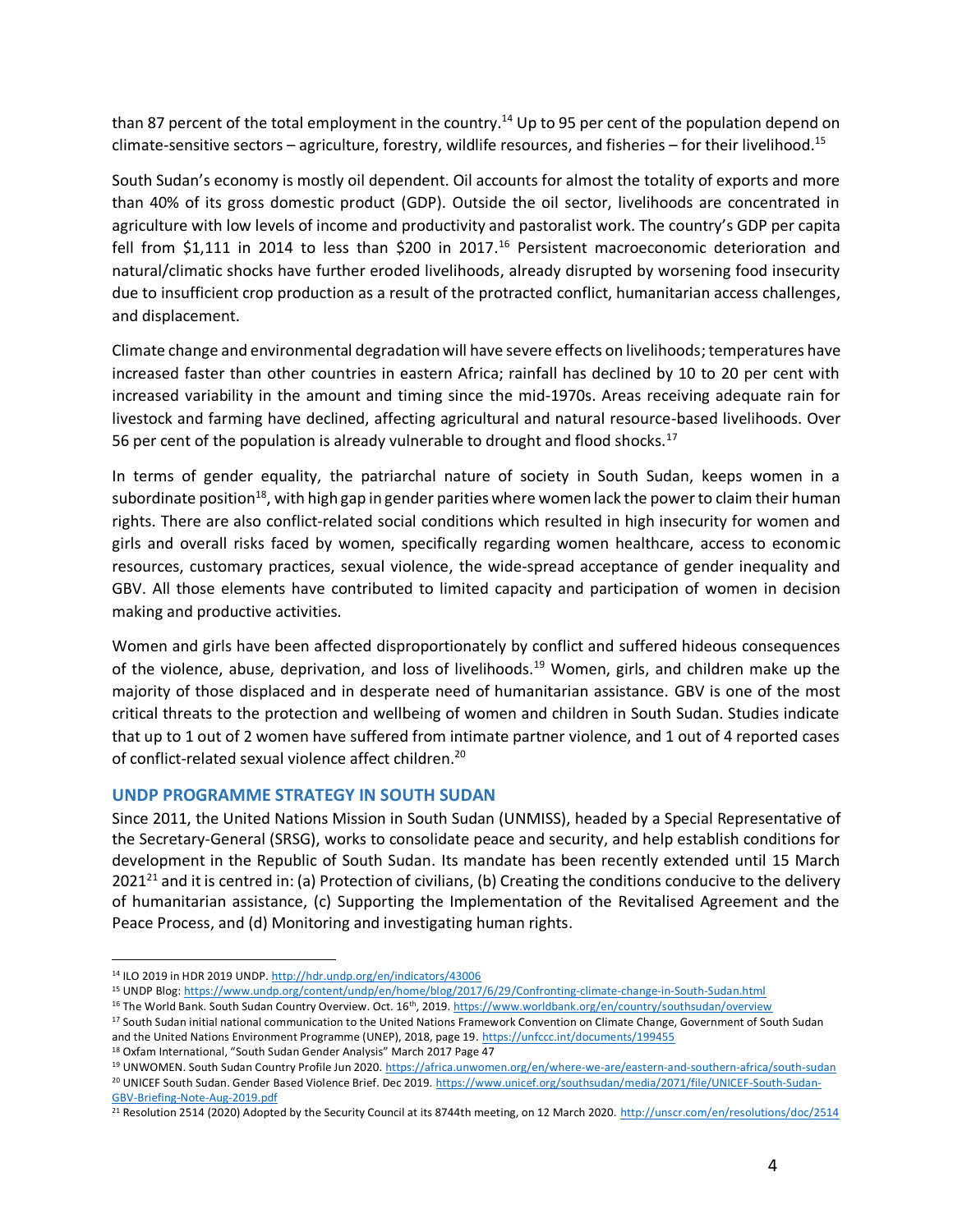The UNDP programme in South Sudan for the period 2019-2021 aligns with UNMISS mandate and the Humanitarian Response Plans; in line with the UNDP Strategic Plan, 2018-2021; and it is articulated within the United Nations Cooperation Framework (UNCF) 2019-2021, which replaced the 2016-2017 UNCT's Interim Cooperation Framework (ICF) (extended until 2018). The ICF was launched as a strategic framework to support national partners during the transitional period of ARCSS, and it aimed to achieve recovery, resilience and reaching the most vulnerable.<sup>22</sup> The current UNCF 2019-2021 is aligned with the priorities identified by the Government in its Vision 2040 and in its National Development Strategy (NDS), 2018-2021. The UNCF seeks to enhance and scale up the resilience-based approach of the previous ICF and it aims to consolidate peace and stabilize the economy.

The United Nations country team developed the UNCF 2019-2021 to build the resilience, capacities, and institutions needed to achieve four priority outcomes: building peace and strengthening governance, improving food security and recovering local economies, strengthening social services, and empowering women and youth. The UNCF also pursues strengthening the humanitarian-development-peace nexus and enabling progress on long-term sustainable development in line with African Union Agenda 2063 and the Sustainable Development Goals, including 'enabling' areas such as Goal 16, 'to leave no one behind'.

In response to the broad development challenges – persistent conflict and fragility, recurrent shocks and stresses, and weak institutions and economic instability – and align with UNDP comparative advantages, the Programme focuses on three interlinked and mutually reinforcing pillars: (a) strengthened peace infrastructures and accountable governance; (b) inclusive, risk-informed economic development; and (c) strengthened institutional and community resilience.

- a) *Strengthened peace infrastructures and accountable governance:* UNDP will attempt to strengthen core governance functions and institutions of democracy and accountability. It will encourage communities and local-level institutions in targeted areas to foster peaceful coexistence, reduce resource-based conflicts, and facilitate community cohesion by strengthening cultural, social, and economic interdependencies. Upstream support will be provided to promote peacebuilding efforts, including implementation of the New Deal for Engagement in Fragile States.<sup>23</sup> UNDP will support access to justice by strengthening the capacity of justice sector institutions and customary mechanisms to enable the delivery of accountable, effective, and equitable justice services.
- b) *Inclusive, risk-informed economic development:* The Programme will support participatory and gender-responsive planning, budgeting, and monitoring of risk-resilient strategies. UNDP will work to enhance capacities for effective disaggregated data collection and analysis and to track progress towards national priorities. At state and community-level, UNDP will work to enhance inclusive, early warning, and disaster-response capacities. It will promote transparent decisionmaking processes for natural resources and land management through more inclusive, evidencebased local planning processes.
- c) *Strengthened institutional and community resilience:* UNDP will scale up interventions on community-based resilience, including support to market-linked livelihood skills and inclusive business enterprise development. It will strengthen the capacity of micro, small, and medium enterprises to integrate into key agricultural value chains, particularly those run by youth and

<sup>&</sup>lt;sup>22</sup> The ICF was evaluated in July 2018. Full evaluation report can be found here:<https://ss.one.un.org/documents>

<sup>&</sup>lt;sup>23</sup> South Sudan is a leading member of the G7+ and a pilot country for New Deal implementation[. http://www.pbsbdialogue.org/en/](http://www.pbsbdialogue.org/en/)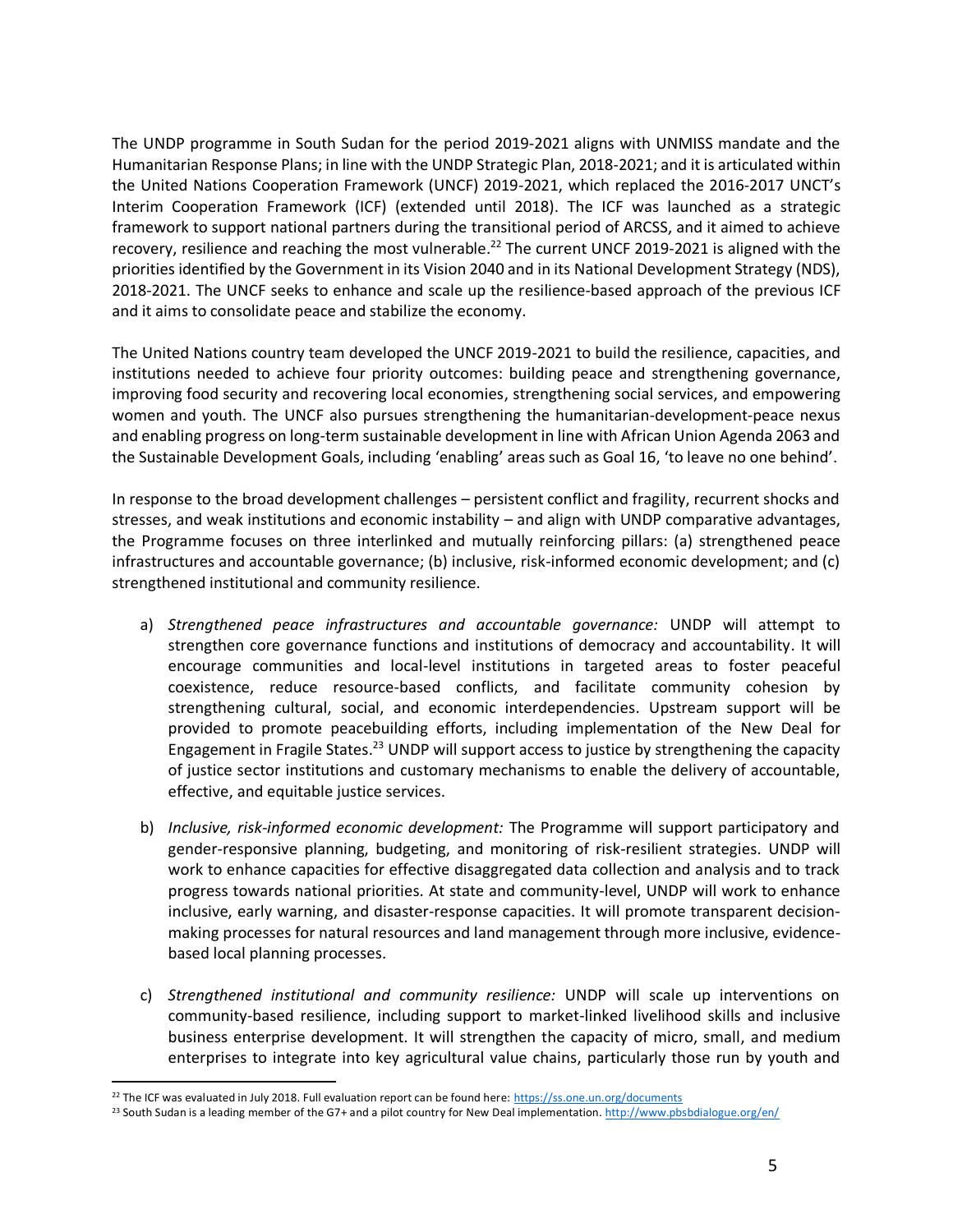women. It will support participatory mechanisms to enhance oversight and accountability in public financial management and the expansion of fiscal space and more transparent utilization of public resources. Initiatives towards disaster risk reduction and sustainable management of natural resources will be leading the contribution to livelihood diversification and poverty reduction. The Programme will promote access to clean energy to address the negative impacts of environmental degradation.

UNDP is the principal recipient of HIV and tuberculosis grants financed by the Global Fund in collaboration with the Health Pool Fund and UNAIDS. UNDP will build on gains secured from previous interventions to reduce new HIV infections and deaths and promote greater access to quality-assured diagnostic services.

The Programme identified several types of risk that can affect its development, such as political and security risks due to a breakdown of HLRF, failure of the National Dialogue process, deterioration of relations between the Government and the United Nations, and the outbreak of conflicts. Likewise, security risks related to communal violence and an increase in criminal activities on aid operations could impede access and operations. Financial and programmatic risks include a worsening humanitarian and economic situation leading to the diversion of resources toward humanitarian needs. This may constrain resource mobilization prospects and pose a financial risk requiring recalibration of programming.

Building on past lessons and within the Partnership for Recovery and Resilience (PfRR) framework UNDP will also facilitate local-level inclusive and sustainable recovery and resilience-building initiatives to enhance livelihoods and community resilience. It will address the causes and effects of climate change, facilitate gender-responsive service delivery, and realize tangible peace dividends for the population. To achieve at-scale results, in line with the new way of working, UNDP will closely work with the UNMISS and expand partnerships with existing and emerging partners. It will continue its integrator and convener roles in mobilizing resources for joint recovery and resilience programmes and other emerging opportunities. In collaboration with UN organizations, UNDP will undertake joint analyses to inform joint programming and flexible financing.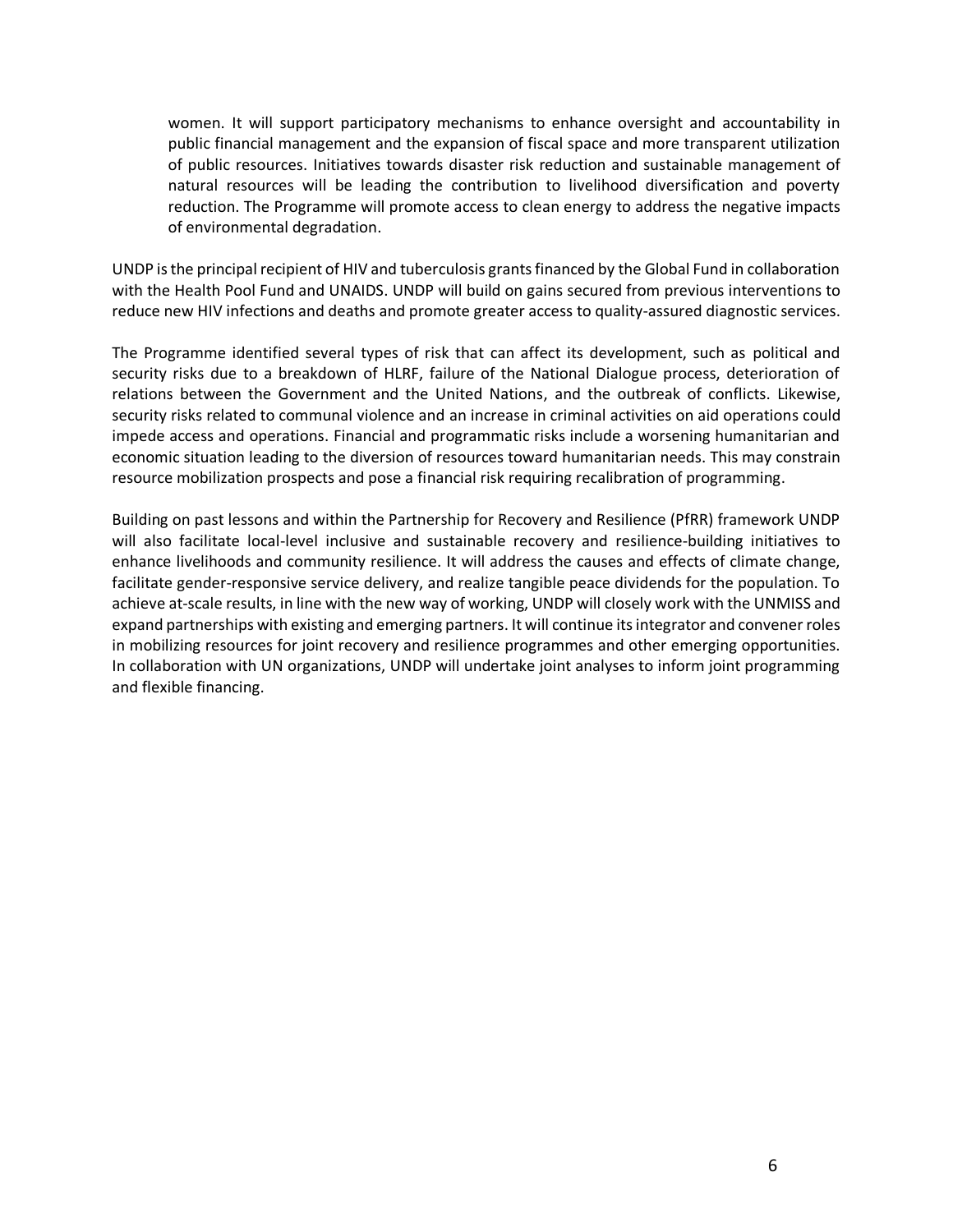| <b>Country programme</b><br>outcomes                                                                                                          | <b>Country programme outputs</b>                                                                                                                                                                                                                                                                                                                                                                                                                                                                                                                                                                                             | <b>Planned</b><br>resources (CPD,<br>\$million)             |
|-----------------------------------------------------------------------------------------------------------------------------------------------|------------------------------------------------------------------------------------------------------------------------------------------------------------------------------------------------------------------------------------------------------------------------------------------------------------------------------------------------------------------------------------------------------------------------------------------------------------------------------------------------------------------------------------------------------------------------------------------------------------------------------|-------------------------------------------------------------|
| <b>UNCF Outcome 1:</b><br>Strengthened peace<br>infrastructures and<br>accountable governance<br>at the national, state,<br>and local levels. | 1.1. Strengthened communities and local-level institutions<br>capacity to foster peaceful coexistence, management of<br>resource-based conflicts, and community cohesion.<br>1.2. Institutional capacities and customary mechanisms at all<br>levels strengthened to monitor, promote and protect<br>citizen's rights and increase access to justice, especially for<br>vulnerable groups and SGBV survivors.<br>1.3. Key governance institutions are enabled to perform core<br>functions in line with the New Deal and the outcome of the<br>peace process.<br>1.4. Capacities developed across the whole of Government to | Total: \$88.7635<br>Regular:<br>\$5.2635<br>Other: \$83.500 |
|                                                                                                                                               | integrate the 2030 Agenda, the Paris Climate Agreement,<br>and other international agreements, and to analyze progress<br>towards the Goals, using innovative and data-driven<br>solutions.                                                                                                                                                                                                                                                                                                                                                                                                                                  |                                                             |
| <b>UNCF Outcome 2: Local</b><br>economies are<br>recovered, and                                                                               | 2.1. Increased access to emergency assistance, alternative<br>livelihood and employment opportunities for families in<br>conflict and disaster-prone communities.                                                                                                                                                                                                                                                                                                                                                                                                                                                            | Total:<br>\$174.3365                                        |
| conditions and coping<br>strategies are improved<br>to end severe food<br>insecurity.                                                         | 2.2. National and subnational institutions have capacities to<br>formulate and implement inclusive, sustainable energy and<br>climate change adaptation solutions.<br>2.3. Capacities at national and subnational levels strengthened to<br>deliver HIV and related services to reduce vulnerability and                                                                                                                                                                                                                                                                                                                     | Regular:<br>\$4.9455<br>Other:<br>\$169.391                 |
|                                                                                                                                               | enhance productivity.<br>2.4. National and subnational governments capacities developed<br>for tax and trade policy harmonization, revenue<br>diversification, expansion of fiscal space, and more<br>transparent utilization of public resources.                                                                                                                                                                                                                                                                                                                                                                           |                                                             |
| Total:                                                                                                                                        |                                                                                                                                                                                                                                                                                                                                                                                                                                                                                                                                                                                                                              | \$263.1 million                                             |

| Table 1: Country Programme outcomes and indicative resources (CPD 2019-2021) |  |  |
|------------------------------------------------------------------------------|--|--|
|------------------------------------------------------------------------------|--|--|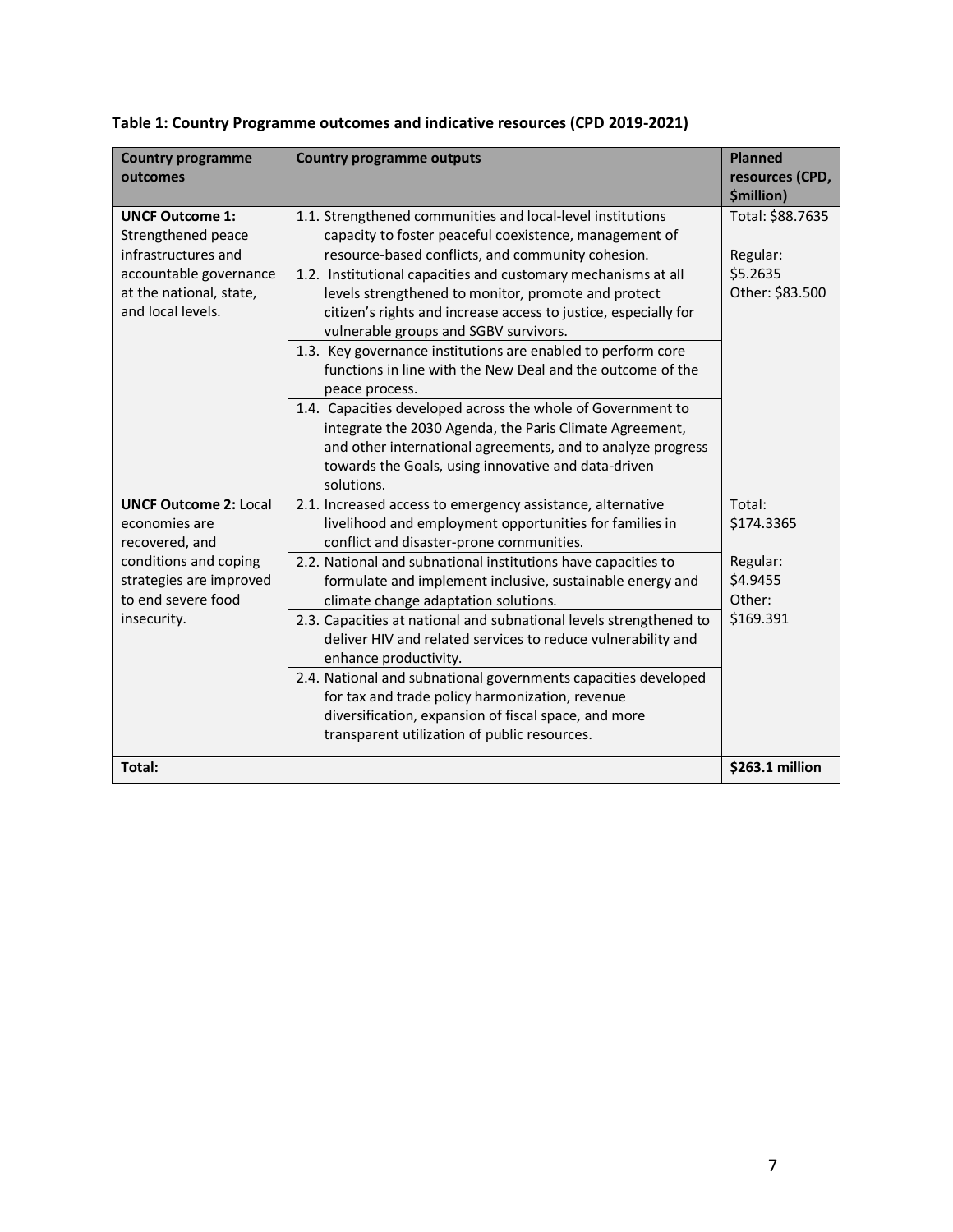| <b>Country</b><br>programme<br>outcomes | <b>Country programme outputs</b>                                                                                | <b>Planned Resources</b><br>(July 2016-Dec 2017<br>CPD, \$million) |
|-----------------------------------------|-----------------------------------------------------------------------------------------------------------------|--------------------------------------------------------------------|
| <b>ICF Outcome 1:</b>                   | 1.1. Effective institutional, and draft policy frameworks in place to                                           | \$63.900                                                           |
| More resilient                          | enhance the implementation of disaster and climate risk                                                         | $1.1 - $8.0$                                                       |
| communities.                            | management measures at national and subnational levels.                                                         | $1.2 - $55.9$                                                      |
|                                         | 1.2. Vulnerable population groups have access to tuberculosis, HIV<br>and AIDS prevention, care, and treatment. |                                                                    |
| <b>ICF Outcome 2:</b>                   | 2.1 Sustainable livelihood opportunities created for crisis-affected                                            | \$7.35                                                             |
| Local economy                           | men and women.                                                                                                  | $2.1 - $6.6$                                                       |
| reinvigorated.                          | 2.2 National data collection, measurement, and analytical systems                                               | $2.2 - $0.75$                                                      |
|                                         | are enabled to monitor and report on national development                                                       |                                                                    |
|                                         | and sustainable development goals.                                                                              |                                                                    |
| <b>ICF Outcome 3:</b>                   | 3.1. Rule of law institutions provides high-quality services to an                                              | \$52.595                                                           |
| Peace and                               | increasing number of people in South Sudan.                                                                     | $1.1 - $16.895$                                                    |
| governance                              | 3.2. National constitution-making and electoral management bodies                                               | $1.2 - $6.0$                                                       |
| strengthened.                           | are able to perform core functions.                                                                             | $1.3 - $14.5$                                                      |
|                                         | 3.3. The national peace architecture delivers key peace and                                                     | $1.4 - $1.5$                                                       |
|                                         | reconciliation initiatives.                                                                                     | 1.5 & 3.6 - \$13.7                                                 |
|                                         | 3.4. National and subnational accountability institutions uphold<br>integrity in public service.                |                                                                    |
|                                         | 3.5. Functions, financing, and capacity of national and subnational-                                            |                                                                    |
|                                         | level institutions enabled to deliver improved basic services and                                               |                                                                    |
|                                         | respond to priorities voiced by the public.                                                                     |                                                                    |
|                                         | 3.6. Civil society participation in democratic and national                                                     |                                                                    |
|                                         | development processes strengthened.                                                                             |                                                                    |
| Total:                                  |                                                                                                                 | \$123.845 million                                                  |

**Table 2: Previous Country Programme outcomes and indicative resources (CPD 2016-2018)**

## **Table 3: Country Programme outcomes and expenditure**

| <b>Outcome</b>                       | 2016   | 2017   | 2018   | 2019   | 2020*  | $2016 -$<br>present |
|--------------------------------------|--------|--------|--------|--------|--------|---------------------|
| 1: More resilient communities        | \$34.3 | \$29.4 | \$13.9 | \$17.6 | \$4.1  | \$99.3              |
| 2: Local economy reinvigorated       | \$1.5  | \$29.7 | \$12.4 | \$1.7  | \$0.4  | \$45.7              |
| 3: Peace and governance strengthened | \$17.9 | \$15.6 | \$11.4 | \$12.7 | \$2.6  | \$60.1              |
| Other (unlinked, management, etc.)   | \$28.3 | \$12.7 | \$45.5 | \$68.5 | \$16.2 | $$171.3**$$         |
| <b>Total</b>                         | \$82.0 | \$87.4 | \$83.2 | \$110  | \$23.3 | \$376.4             |

\*As of 22 June 2020.

\*\*Includes \$129.4 million for SSHF NGO disbursements, \$2 million for development effectiveness, \$1 million for support to RC office, and other unlinked projects.

Source: Atlas/PowerBI programme expenditure, 22 June 2020.

Note: Programme financials by 2019-2021 outcomes are not available.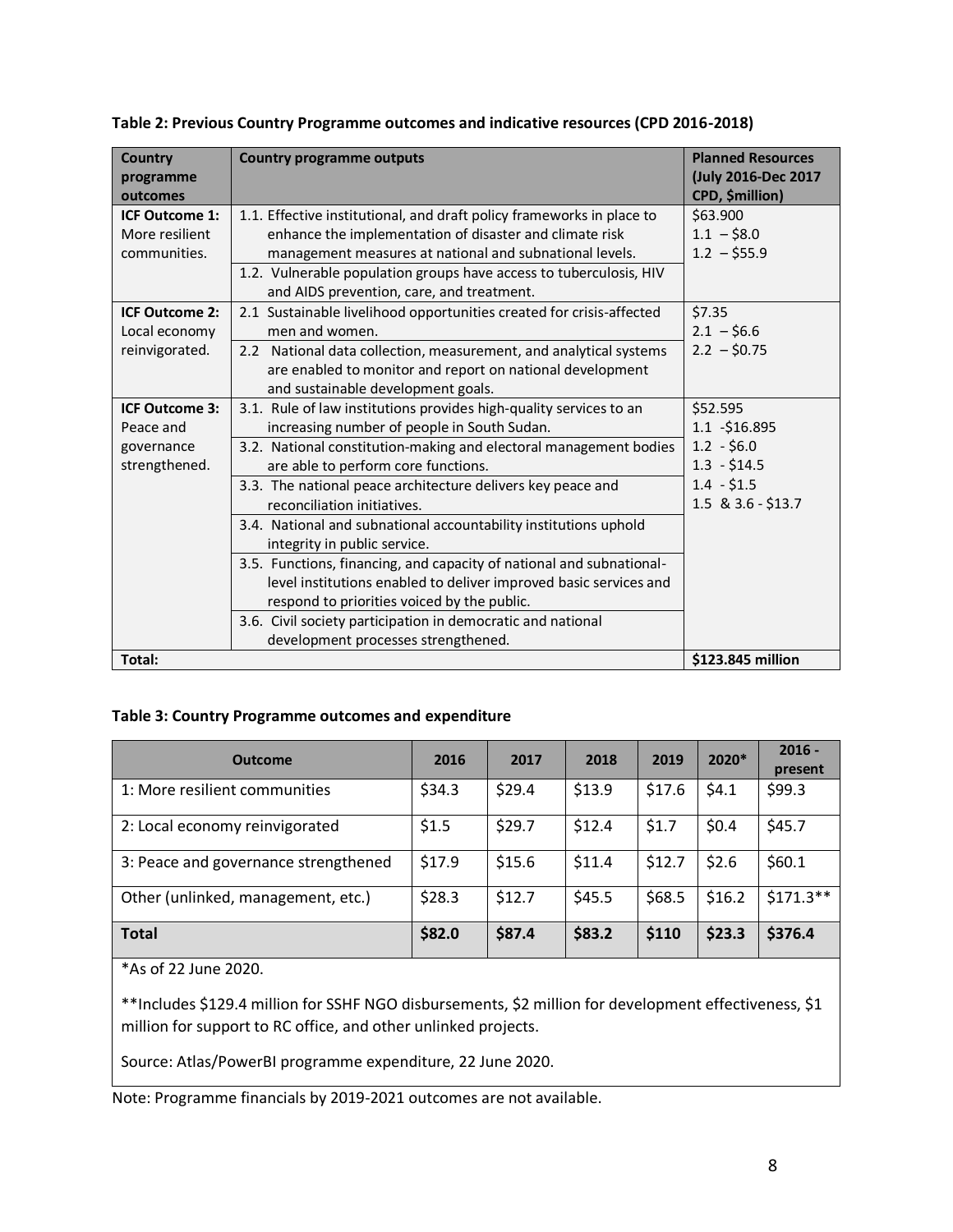#### **SCOPE OF THE EVALUATION**

The ICPE will assess the current programme cycle for 2019-2021 and the previous country programme document 2016-2017 (extended to 2018). Due to the nature of the UNDP role within the South Sudan Humanitarian Fund (SSHF),<sup>24</sup> the scope of the evaluation will only cover the SSHF from the operational side.<sup>25</sup> The evaluation will include the rest of the interventions funded by all types of sources, including government funds, donor funds, allocations from UNDP's core resources, and regional and global programmes of UNDP. Besides, the evaluation will include 'non-project' activities, such as advocacy or convening role, which may be crucial in informing public policies or convening various development actors to enhance development contribution. Specific attention will be paid to the collaboration of UNDP in common areas with UNMISS. Efforts will be made to capture the contribution of the United Nations Volunteers (UNV).

## **METHODOLOGY**

## **Framework for assessing UNDP's contribution**

As discussed in the previous section, South Sudan current country programme has outlined two outcomes and eight outputs, which included strengthen peace infrastructures, capacity to foster peaceful coexistence, community cohesion, protect citizen's rights, increase access to justice, accountable governance, recover local economies, implement climate change adaptation solutions and the development of governments capacities.

The previous country programme has outlined three outcomes and ten outputs, which included enhance resilience, better access to services for vulnerable population, sustainable livelihoods, strengthen peace and governance institutions, Rule of Law, and civil society.

Across programme areas, UNDP intended to promote human-based approaches and gender equality. UNDP aimed to provide development services to strengthen the participation in and capacity of NGO partners for country-based pooled funds, as part of its commitment towards the new way of working and catalyze the humanitarian-development nexus. The Theory of Change developed for this evaluation builds on the country programme commitments, including more specific ones in the project documents. It seeks to provide a framework for assessing UNDP programme support given the conflict and humanitarian context in South Sudan (what did UNDP do), the approach of programmes (were UNDP programmes appropriate for achieving national results), the process of contribution (how did the contribution occur), the significance of the contribution (what is the contribution  $-$  did UNDP accomplish its intended objectives). The Theory of Change is schematically presented in Figure 1.

The linkages outlined in the Theory of Change are intended to identify the level of contribution that is commensurate with the scope of UNDP's Programme, and the significance of such a contribution to the development outcomes identified in the country programme and various projects. The evaluation notes that the development and crisis response outcomes outlined by UNDP are broad, and the outputs do not necessarily add up to contribute to the outcomes in a substantive way to ascertain causal linkages with South Sudan's development results. Determining the contribution of UNDP's outcomes to South Sudan's development results, therefore, has limitations, particularly when the scope of the Programme is small given the scale of the humanitarian and development issues and significant efforts by the Government

<sup>&</sup>lt;sup>24</sup> The SSHF programmatic side is implemented by OCHA.

<sup>&</sup>lt;sup>25</sup> In collaboration with the ongoing audit from UNDP's Office of Audit and Investigations (OAI)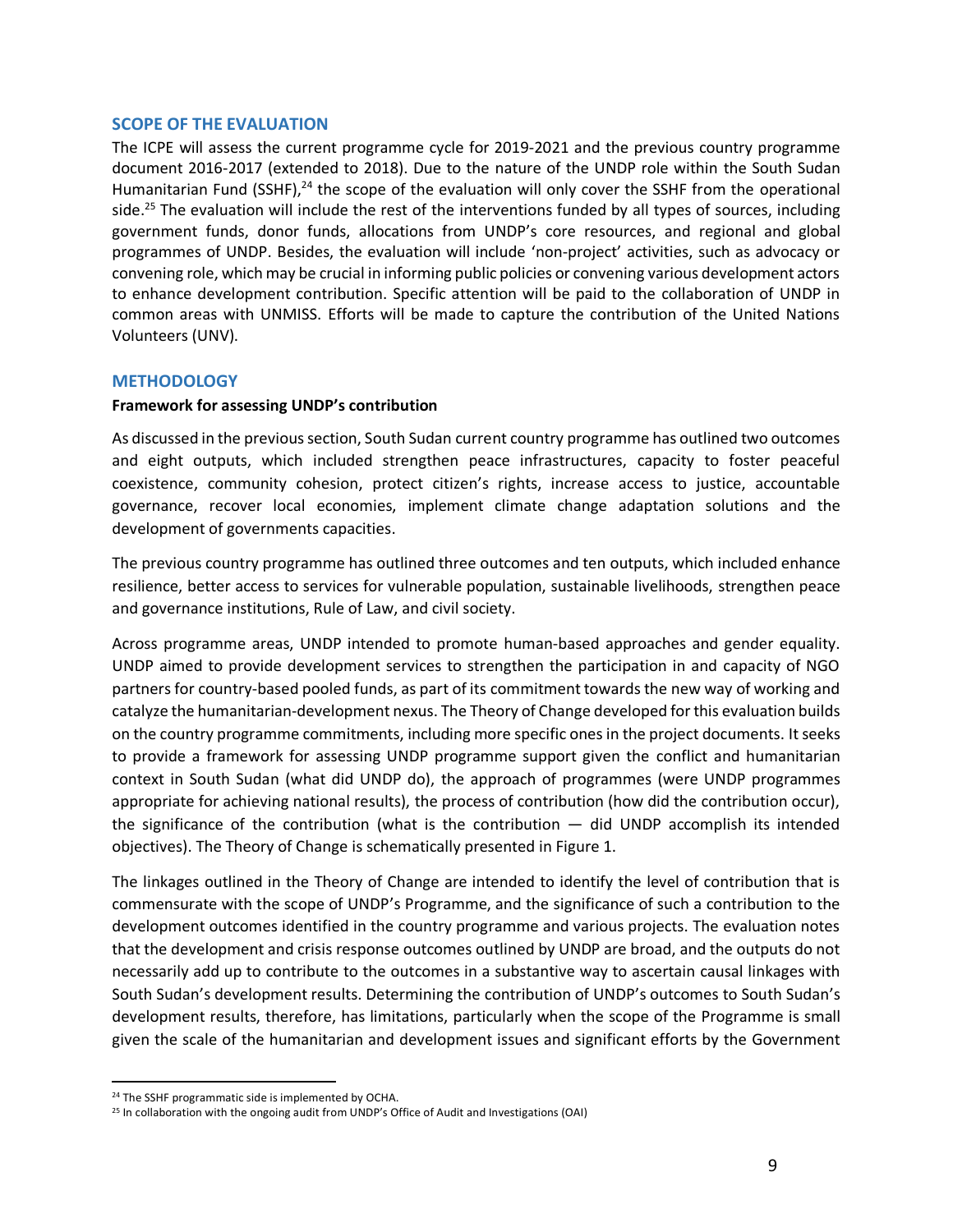and other actors to address them in such a volatile context. The Theory of Change, therefore, does not propose to link UNDP's contribution directly to development results but instead looks at the contributions to policy processes and practices.

The evaluation recognizes that the level of visibility of UNDP programmes in terms of contribution to processes and outcomes depends mostly on their relative importance and positioning *Vis a Vis* other activities in that area by national and other humanitarian or development actors. Some of the programme activities of UNDP may not be easily noticeable in the array of activities of different actors at the country level, which also makes it equally challenging to make causal linkages about contribution.

The *intended outputs*, in the Theory of Change, is a range of specific activities/actions, within specific *thematic areas*, that UNDP has identified that are necessary for achieving *development outcomes*. UNDP activities combined with other ongoing activities pursued by the government and other development actors are likely to manifest in those *development outcomes*. This entails establishing some of the necessary conditions that, when pursued, can lead to the overall *national priorities*.

The evaluation recognizes that the role and contribution of UNDP in South Sudan are among other factors determined by the financial contribution of multilateral and bilateral donors and the Government of South Sudan. Given the range of actors at the country level and the predominant role of the humanitarian response, UNDP's contribution to the outcomes will take into consideration the level of efforts and the space available for development contribution.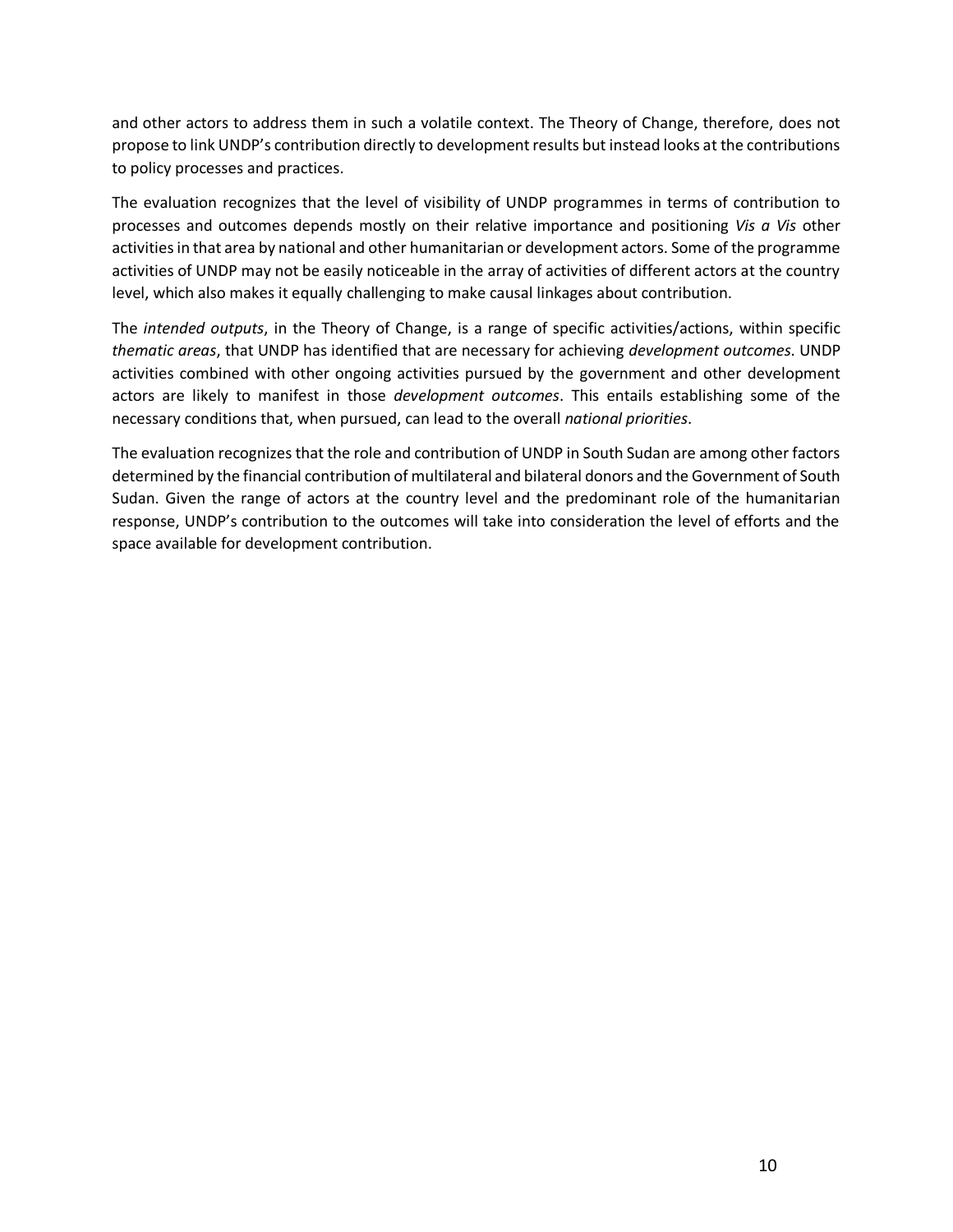## **Figure 1: UNDP South Sudan ICPE Theory of Change (Draft)**

| <b>Thematic</b>                   | <b>Intended Outputs</b>                                                                                          |                                                                                                                                                                                         |  | <b>Development</b>                                     | <b>National</b>                                     |
|-----------------------------------|------------------------------------------------------------------------------------------------------------------|-----------------------------------------------------------------------------------------------------------------------------------------------------------------------------------------|--|--------------------------------------------------------|-----------------------------------------------------|
| Areas                             | 2016-2018 CPD Cycle                                                                                              | 2019-2021 CPD Cycle                                                                                                                                                                     |  | <b>Outcomes</b>                                        | <b>Priorities</b>                                   |
| Peace                             | National peace architecture delivers key<br>initiatives.                                                         | Strengthened communities and local-level institutions capacity to foster<br>peaceful coexistence, management of resource-based conflicts and<br>community cohesion.                     |  |                                                        |                                                     |
| Justice and<br><b>Rule of Law</b> | Rule of law institutions provide high-quality<br>services.                                                       | Institutional capacities to monitor, promote and protect citizen's rights and<br>increase access to justice, especially for vulnerable groups and SGBV<br>survivors.                    |  |                                                        | Consolidate                                         |
|                                   | Constitution-making and electoral bodies are<br>able to perform core functions.                                  |                                                                                                                                                                                         |  | <b>Strengthened</b><br>peace<br><b>infrastructures</b> | peace: return<br>the displaced,<br>enforce the law. |
| Governance                        | Accountability institutions uphold integrity in<br>public service.                                               | Key governance institutions are enabled to perform core functions in line                                                                                                               |  | and accountable<br>governance                          | silence the<br>guns.                                |
|                                   | Institutions enabled to deliver improved basic<br>services and respond to priorities.                            | with the New Deal and the outcome of the peace process.                                                                                                                                 |  |                                                        |                                                     |
|                                   | Civil society participation in democratic and<br>national development processes strengthened.                    |                                                                                                                                                                                         |  |                                                        |                                                     |
| <b>Sustainable</b><br>development | National data systems are enabled to monitor<br>and report on national development and SDGs.                     | Integrate the 2030 Agenda, the Paris Climate Agreement and other<br>international agreements, and to analyse progress towards the Goals, using<br>innovative and data-driven solutions. |  | Inclusive, risk-                                       | <b>Stabilize and</b>                                |
| Local                             |                                                                                                                  | Increased access to emergency assistance, alternative livelihood and<br>employment opportunities for families in conflict and disaster-prone<br>communities.                            |  | informed<br>economic                                   | revitalize the<br>national                          |
| economy                           | Sustainable livelihood opportunities created<br>for crisis-affected men and women.                               | Capacities developed for tax and trade policy harmonization, revenue<br>diversification, expansion of fiscal space and more transparent utilization of<br>public resources.             |  | development                                            | economy and<br>livelihoods.                         |
| Climate /<br><b>Environment</b>   | Policy frameworks in place to enhance the<br>implementation of disaster and climate risk<br>management measures. | Capacities to formulate and implement inclusive, sustainable energy and<br>climate change adaptation solutions.                                                                         |  | <b>Strengthened</b><br>institutional and               | <b>Provision of</b>                                 |
| Health                            | Vulnerable population groups have access to<br>tuberculosis, HIV and AIDS prevention, care,<br>and treatment.    | Capacities strengthened to deliver HIV and related services to reduce<br>vulnerability and enhance productivity.                                                                        |  | community<br>resilience                                | basic services                                      |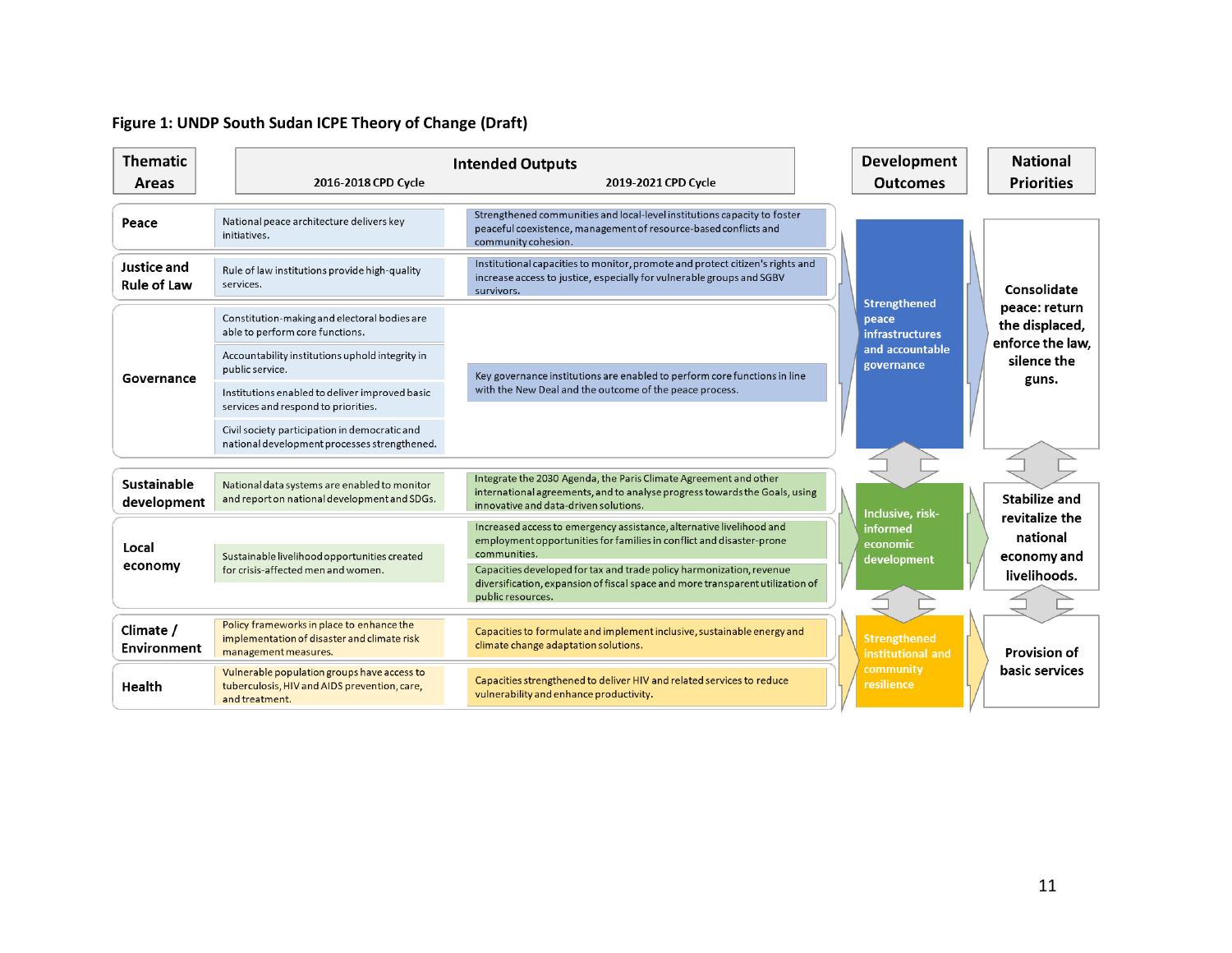## **Key evaluation questions**

The evaluation methodology will adhere to the United Nations Evaluation Group (UNEG) Norms & Standards.<sup>26</sup> The South Sudan ICPE will address the following three key evaluation questions and related sub-questions.<sup>27</sup> These questions will also guide the presentation of the evaluation findings in the report. Table 2 presents key questions, sub-questions, and what is judged.

1. What did the UNDP country programme intend to achieve during the period under review?

This will include an assessment of UNDP programme choices in South Sudan and how these choices are related to other institutional overarching frameworks involved.<sup>28</sup> Considering the persistent conflict and the highly fragile status of South Sudan, the evaluation will assess if the programme choices of UNDP are appropriate for the humanitarian crisis context of the country, for strengthening peace infrastructures, national, regional and local governance, recover local economies and end food insecurity.

2. To what extent has the Programme achieved (or is likely to achieve) its intended objectives?

The evaluation will assess the extent to which UNDP contributed to the intended objectives outlined in the UNDP Country Programme — the outcomes achieved, and contribution to development processes. This will include positive and negative, direct and indirect and unintended outcomes.

3. What factors contributed to or hindered UNDP's performance and, eventually, the sustainability of results? Where the programme approach and processes used by UNDP appropriate for achieving intended objectives?

Factors that can explain UNDP's performance and position in South Sudan will be analyzed. This will include specific factors that influenced, positively or negatively, UNDP's performance and, eventually, the sustainability of programme outcomes in the country. UNDP's capacity to adapt to the changing context and respond to national development needs and priorities will also be assessed.

The utilization of resources to deliver results (including managerial practices), the extent to which UNDP fostered partnerships and synergies with other actors (including through south-south and triangular cooperation), and the integration of gender equality and women's empowerment in programme design and implementation are some of the aspects that will be assessed under this question.

<sup>26</sup> [http://www.uneval.org/document/detail/1914](https://emea01.safelinks.protection.outlook.com/?url=http%3A%2F%2Fwww.uneval.org%2Fdocument%2Fdetail%2F1914&data=02%7C01%7C%7C981a34fdc3874fee893d08d61cf08d3f%7Cb3e5db5e2944483799f57488ace54319%7C0%7C0%7C636728216807608988&sdata=WcKm5wSXMKTXehgCOJGd5qWaoNwrlIoooE7Zb5Pu3VM%3D&reserved=0)

<sup>&</sup>lt;sup>27</sup> The ICPEs have adopted a streamlined methodology, which differs from the previous ADRs that were structured according to the four standard OECD DAC criteria.

<sup>&</sup>lt;sup>28</sup> For example, the UNMISS mandate, the South Sudan Humanitarian Response Plan, the UNCF or the UNDP Strategic Plans.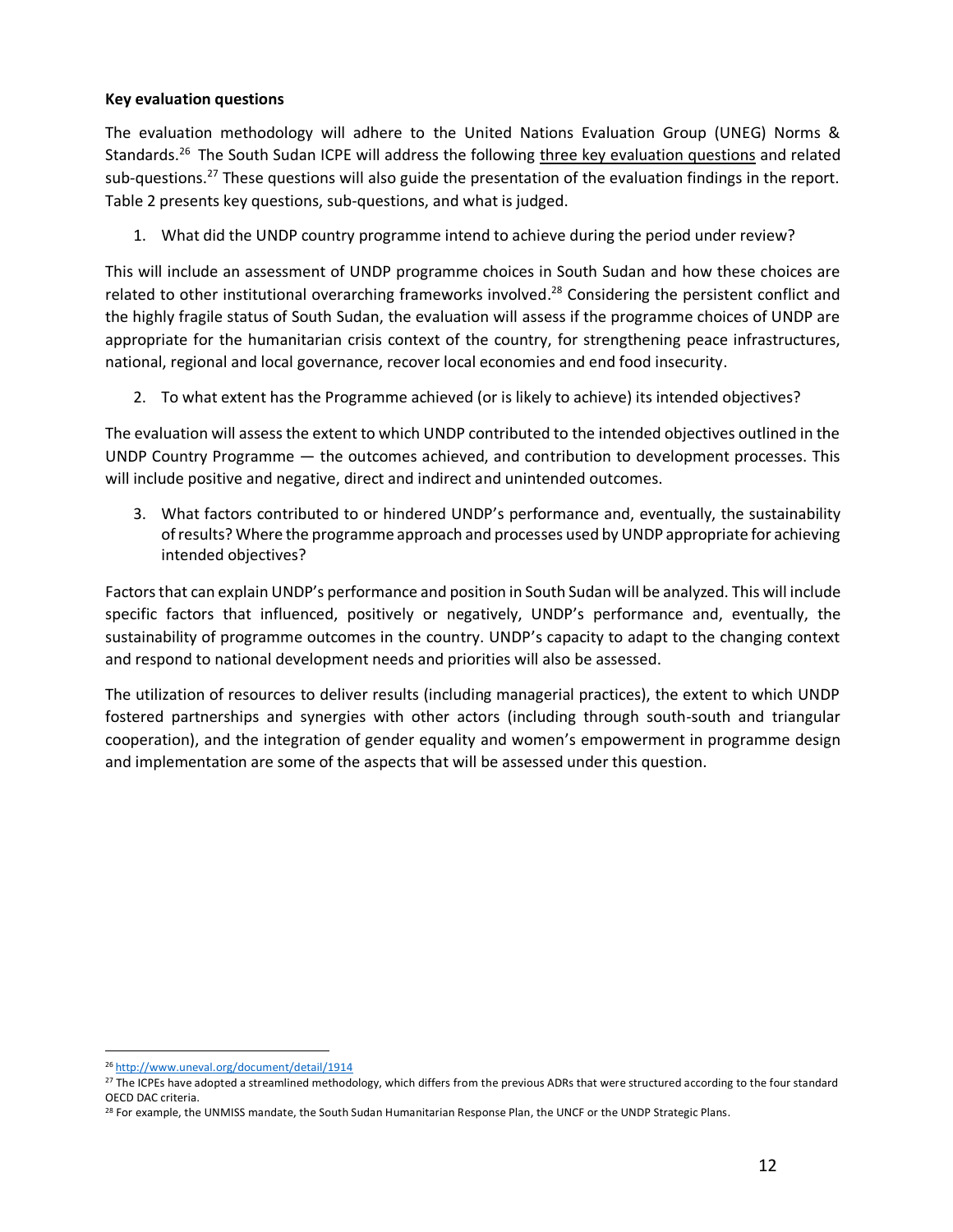|    | Table 3: Key questions, sub-questions, and what is judged                                                                                                                                                                                                                                                                                                                                                                                                                                                                                                                                                                                                                                                                  |                                                                                                                                                                                                                                                                                                                                            |  |  |
|----|----------------------------------------------------------------------------------------------------------------------------------------------------------------------------------------------------------------------------------------------------------------------------------------------------------------------------------------------------------------------------------------------------------------------------------------------------------------------------------------------------------------------------------------------------------------------------------------------------------------------------------------------------------------------------------------------------------------------------|--------------------------------------------------------------------------------------------------------------------------------------------------------------------------------------------------------------------------------------------------------------------------------------------------------------------------------------------|--|--|
|    | <b>QUESTIONS</b><br><b>WHAT IS JUDGED?</b>                                                                                                                                                                                                                                                                                                                                                                                                                                                                                                                                                                                                                                                                                 |                                                                                                                                                                                                                                                                                                                                            |  |  |
| 1. | What are the contextual issues that determined UNDP programme<br>choices?<br>In each of the areas assessed:<br>What are the relevant contextual issues in South Sudan?<br>a.<br>What is the government and international cooperation response<br>b.<br>to those issues (in terms of already existing policies and<br>institutional mechanisms)?<br>How institutional overarching frameworks, such as the UNMISS<br>c.<br>mandate, the SS-HRP or the UNCF, are reflected in the underlying<br>UNDP South Sudan country strategy?<br>d. Who are the key humanitarian and development actors, and<br>broadly their scale of engagement?<br>Which are the key issues that needed attention and gaps yet to be<br>e.<br>filled? | $\bullet$<br>Key challenges and gaps in<br>the areas of UNDP's<br>engagement<br>The way institutional<br>overarching frameworks,<br>e.g. UNMISS mandate,<br>UNCF, UNDP Strategic<br>Plan, and SS-HRP, are<br>reflected in the strategic<br>planning of South Sudan<br>country programme for<br>the period under review                     |  |  |
| 2. | <b>UNDP Response</b>                                                                                                                                                                                                                                                                                                                                                                                                                                                                                                                                                                                                                                                                                                       | UNDP response<br>$\bullet$                                                                                                                                                                                                                                                                                                                 |  |  |
|    | What is the scale and level of engagement of UNDP in South<br>a.<br>Sudan?<br>b. What was the nature of UNDP engagement with UNMISS?                                                                                                                                                                                                                                                                                                                                                                                                                                                                                                                                                                                       |                                                                                                                                                                                                                                                                                                                                            |  |  |
| 3. | What did the UNDP country programme intend to achieve during the                                                                                                                                                                                                                                                                                                                                                                                                                                                                                                                                                                                                                                                           | The extent to which UNDP<br>$\bullet$                                                                                                                                                                                                                                                                                                      |  |  |
|    | period under review?<br>Does UNDP's role in assisting South Sudan's development agenda<br>a.<br>include areas that have strategic relevance for sustainable<br>development and peace?                                                                                                                                                                                                                                                                                                                                                                                                                                                                                                                                      | programme choices<br>enabled a meaningful role<br>and contribution to<br>development outcomes in                                                                                                                                                                                                                                           |  |  |
|    | Did UNDP respond to the evolving country situation and national<br>b.<br>priorities by adapting its role and approaches in each of the areas of<br>support? How responsive have UNDP (and the corporate tools) been<br>in responding to national priorities?                                                                                                                                                                                                                                                                                                                                                                                                                                                               | South Sudan in each of the<br>areas of engagement.<br>The extent to which<br>$\bullet$<br>UNDP's positioning                                                                                                                                                                                                                               |  |  |
|    | Was UNDP's Programme appropriate to South Sudan's efforts to<br>c.<br>address the consolidation of peace and the stabilization of the<br>economy?                                                                                                                                                                                                                                                                                                                                                                                                                                                                                                                                                                          | enabled inclusive<br>development process<br>The extent to which<br>$\bullet$                                                                                                                                                                                                                                                               |  |  |
|    | How critical are the areas of UNDP support for achieving national<br>d.<br>development outcomes?                                                                                                                                                                                                                                                                                                                                                                                                                                                                                                                                                                                                                           | UNDP's positioning<br>enabled gender-inclusive                                                                                                                                                                                                                                                                                             |  |  |
|    | Did the programme choices of UNDP activities build on its comparative<br>e.<br>strengths?<br>Were UNDP's programme choices appropriate for promoting<br>i.<br>responding to peacebuilding efforts?<br>Were UNDP's choices appropriate for promoting a strategic<br>ii.<br>role in strengthening inclusive governance?<br>Were UNDP's programme choices appropriate for promoting<br>iii.<br>sustainable development at the national and local levels?<br>iv. Were UNDP's programme choices appropriate for promoting<br>inclusive local and social development?<br>Did UNDP's development choices enable humanitarian,<br>٧.<br>peace, and development nexus and resilient approaches in                                   | development<br>The extent to which<br>$\bullet$<br>UNDP's programme<br>choices contributed to a<br>resilient and sustainable<br>response to South Sudan's<br>multiple crises.<br>The extent to which<br>$\bullet$<br>UNDP's positioning<br>enabled increasing<br>complementarities and<br>reducing gaps in livelihood<br>support (improved |  |  |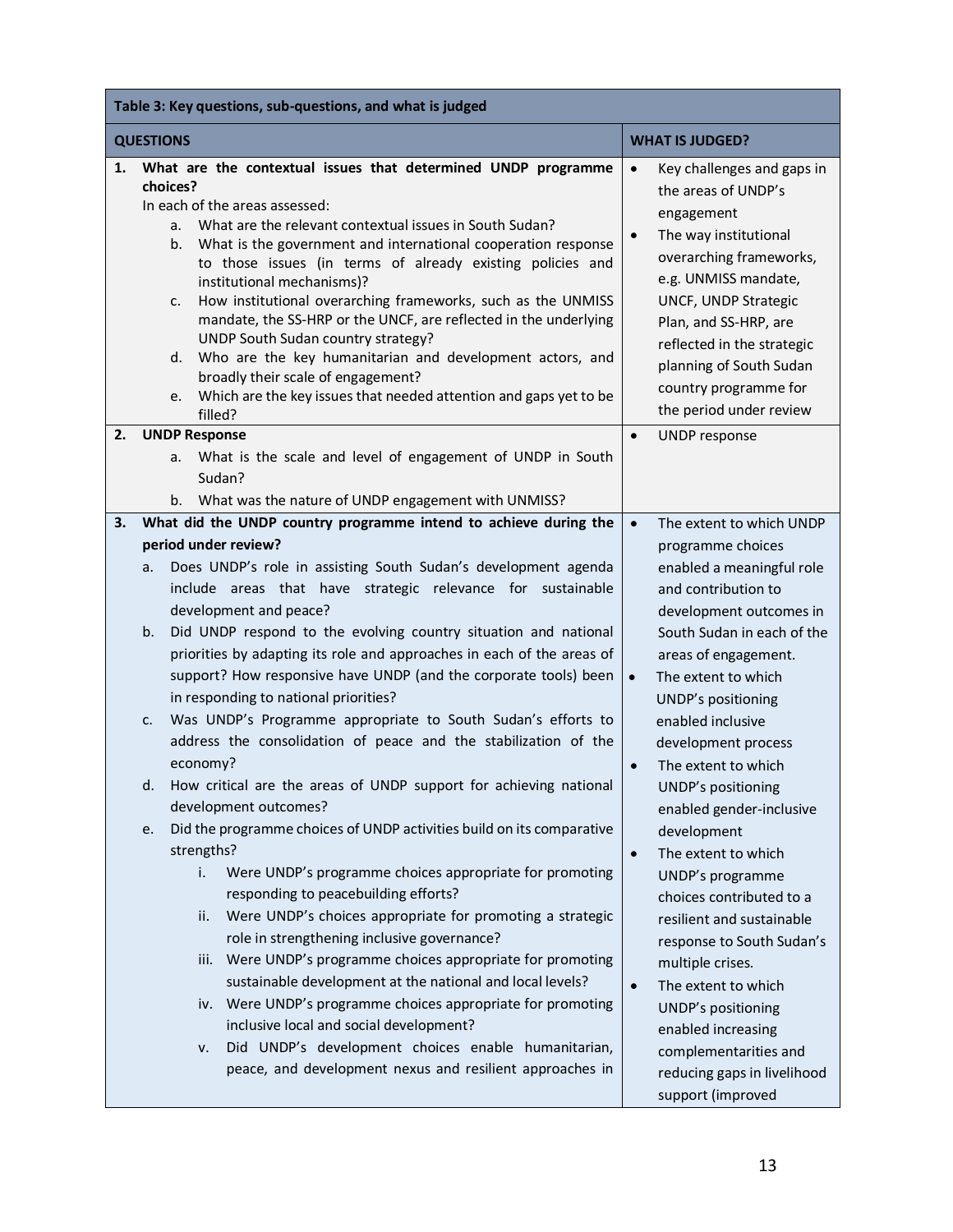| Table 3: Key questions, sub-questions, and what is judged                                                                                                                                                                                                                                                                                                                                                                                                                                                                                                                                                                                                                                                                                                                                                                                                                                                                                                                                                                                                                                                                                                                                                                                                                                             |                                                                                                                                                                                                                                                                                                                                                                                                                                                                                           |  |  |  |
|-------------------------------------------------------------------------------------------------------------------------------------------------------------------------------------------------------------------------------------------------------------------------------------------------------------------------------------------------------------------------------------------------------------------------------------------------------------------------------------------------------------------------------------------------------------------------------------------------------------------------------------------------------------------------------------------------------------------------------------------------------------------------------------------------------------------------------------------------------------------------------------------------------------------------------------------------------------------------------------------------------------------------------------------------------------------------------------------------------------------------------------------------------------------------------------------------------------------------------------------------------------------------------------------------------|-------------------------------------------------------------------------------------------------------------------------------------------------------------------------------------------------------------------------------------------------------------------------------------------------------------------------------------------------------------------------------------------------------------------------------------------------------------------------------------------|--|--|--|
| <b>QUESTIONS</b>                                                                                                                                                                                                                                                                                                                                                                                                                                                                                                                                                                                                                                                                                                                                                                                                                                                                                                                                                                                                                                                                                                                                                                                                                                                                                      | <b>WHAT IS JUDGED?</b>                                                                                                                                                                                                                                                                                                                                                                                                                                                                    |  |  |  |
| inclusive growth and response to South Sudan's multiple<br>crises?<br>vi. Did UNDPs programme choices emphasize inclusiveness,<br>equity, and gender equality?<br>vii. Did UNDP's programme choices improve cooperation with<br>development actors in South Sudan?                                                                                                                                                                                                                                                                                                                                                                                                                                                                                                                                                                                                                                                                                                                                                                                                                                                                                                                                                                                                                                    | coordination between UN<br>agencies)<br>The extent to which UNDP<br>$\bullet$<br>programme choices<br>enabled addressing<br>community development<br>challenges                                                                                                                                                                                                                                                                                                                           |  |  |  |
| Did the UNDP country programme achieve intended objectives for the<br>4.                                                                                                                                                                                                                                                                                                                                                                                                                                                                                                                                                                                                                                                                                                                                                                                                                                                                                                                                                                                                                                                                                                                                                                                                                              | Extent to which the<br>$\bullet$                                                                                                                                                                                                                                                                                                                                                                                                                                                          |  |  |  |
| period under review?<br>What is UNDP's contribution to development outcomes and processes<br>a.<br>in the areas of peace, governance, sustainable growth, and resilient<br>communities? Did UNDP achieve intended objectives in these areas?<br>Did UNDP interventions strengthen institutional capacities and related<br>b.<br>processes?                                                                                                                                                                                                                                                                                                                                                                                                                                                                                                                                                                                                                                                                                                                                                                                                                                                                                                                                                            | objectives of the country<br>programme were achieved<br>given their relative<br>importance to national<br>efforts.<br>Contribution of UNDP to<br>$\bullet$                                                                                                                                                                                                                                                                                                                                |  |  |  |
| What is the contribution of UNDP in the following areas, and did UNDP<br>c.<br>achieve intended objectives?<br>Enhance peace and community cohesion.<br>i.<br>Promote and protect citizen's rights and increase access to<br>ii.<br>justice.<br>iii. Institutions are enabled to perform core functions.<br>Increased access to emergency assistance, alternative<br>iv.<br>livelihood and employment opportunities.<br>Sustainable livelihood opportunities created.<br>v.<br>Formulate and implement inclusive, sustainable energy and<br>vi.<br>climate change adaptation solutions.<br>vii. Capacities strengthened to deliver HIV and related health<br>services.<br>viii. Promoting resilient approaches / Enabling humanitarian and<br>development linkages<br>Strengthening transparent and accountable and pluralistic<br>ix.<br>governance processes<br>Strengthening social and local development processes<br>x.<br>Strengthening local service delivery<br>xi.<br>xii. Strengthening environmental governance processes<br>xiii. Strengthening gender-inclusive development<br>xiv. Strengthening youth empowerment<br>development<br>in<br>processes.<br>How did UNDP leverage collaboration with UNMISS to enhance<br>d.<br>contribution to peacebuilding and state building outcomes? | national development<br>outcomes and processes in<br>each of the three areas of<br>support:<br>Contribution of UNDP to<br>$\overline{\phantom{a}}$<br>Peace, Justice and<br>Governance.<br>Contribution of UNDP to<br>$\overline{\phantom{a}}$<br>economic development.<br>Contribution of UNDP to<br>$\overline{\phantom{a}}$<br>Institutional and<br>community resilience.<br>Contribution of UNDP to<br>$\bullet$<br>strengthening national<br>policy and institutional<br>capacities. |  |  |  |
| <b>Cross-cutting programme dimensions</b><br>5.                                                                                                                                                                                                                                                                                                                                                                                                                                                                                                                                                                                                                                                                                                                                                                                                                                                                                                                                                                                                                                                                                                                                                                                                                                                       | The contribution of UNDP<br>$\bullet$                                                                                                                                                                                                                                                                                                                                                                                                                                                     |  |  |  |
| What was the contribution of UNDP to gender-inclusive development<br>a.<br>processes?                                                                                                                                                                                                                                                                                                                                                                                                                                                                                                                                                                                                                                                                                                                                                                                                                                                                                                                                                                                                                                                                                                                                                                                                                 | to furthering gender<br>equality and women's                                                                                                                                                                                                                                                                                                                                                                                                                                              |  |  |  |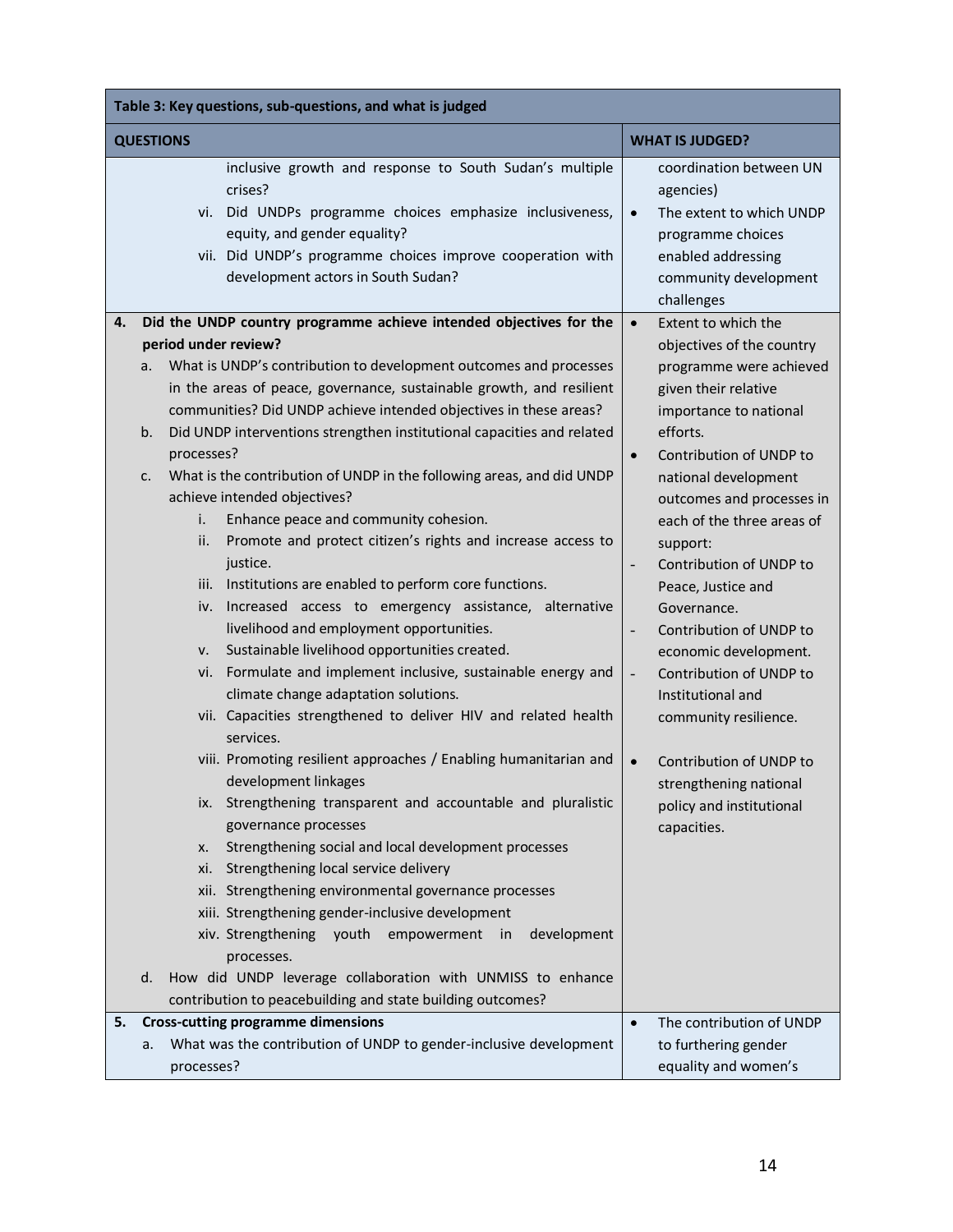|                                            | Table 3: Key questions, sub-questions, and what is judged |                                                                                                                                                                                                                                                                                                                                                                                                                                                                                                                                                                                                                                                                                                                        |                                                                                                                                                                                                                                                                                                                                                                                                                                                     |  |  |
|--------------------------------------------|-----------------------------------------------------------|------------------------------------------------------------------------------------------------------------------------------------------------------------------------------------------------------------------------------------------------------------------------------------------------------------------------------------------------------------------------------------------------------------------------------------------------------------------------------------------------------------------------------------------------------------------------------------------------------------------------------------------------------------------------------------------------------------------------|-----------------------------------------------------------------------------------------------------------------------------------------------------------------------------------------------------------------------------------------------------------------------------------------------------------------------------------------------------------------------------------------------------------------------------------------------------|--|--|
| <b>QUESTIONS</b><br><b>WHAT IS JUDGED?</b> |                                                           |                                                                                                                                                                                                                                                                                                                                                                                                                                                                                                                                                                                                                                                                                                                        |                                                                                                                                                                                                                                                                                                                                                                                                                                                     |  |  |
|                                            | b.<br>c.                                                  | Did UNDP effectively respond to national priorities and pay adequate<br>attention in promoting gender equality and women's empowerment in<br>development?<br>What was the contribution of UNDP to youth empowerment                                                                                                                                                                                                                                                                                                                                                                                                                                                                                                    | empowerment in<br>development processes.<br>The contribution of UNDP<br>$\bullet$<br>to furthering youth                                                                                                                                                                                                                                                                                                                                            |  |  |
|                                            | d.<br>e.<br>f.<br>g.                                      | development processes?<br>Did UNDP contribute to strengthening support policies/programmes<br>that would positively impact vulnerable territories and populations?<br>there<br>unintended<br>results<br>(positive/negative)<br>0f<br><b>UNDP</b><br>Are<br>interventions?<br>Was there balancing support to national and local development<br>processes and linking the two?<br>How did the UNDP country programme deploy the organization's<br>approaches and tools? How pertinent are they for South Sudan's<br>context?<br>i.<br>Context-specific signature solutions<br>Integrator platforms<br>ii.<br>SDG lab<br>iii.<br>Public-private partnerships<br>iv.<br>Development innovations<br>v.<br>Resilience<br>vi. | empowerment in<br>development processes.<br>Contribution of UNDP to<br>$\bullet$<br>strengthening inclusive<br>national policy processes.<br>Specific outcomes in<br>$\bullet$<br>strengthening<br>development processes in<br>vulnerable territories.<br><b>Extent to which UNDP</b><br>$\bullet$<br>programme choices<br>enabled support to further<br>humanitarian-<br>development nexus /<br>innovative processes for<br>improved economies for |  |  |
|                                            |                                                           | vii. Bridging humanitarian and development divides                                                                                                                                                                                                                                                                                                                                                                                                                                                                                                                                                                                                                                                                     | families and communities<br>in conflict.                                                                                                                                                                                                                                                                                                                                                                                                            |  |  |
| 6.                                         |                                                           | What factors enabled UNDP's contribution and the sustainability of                                                                                                                                                                                                                                                                                                                                                                                                                                                                                                                                                                                                                                                     | Contextual and programming                                                                                                                                                                                                                                                                                                                                                                                                                          |  |  |
|                                            | a.                                                        | programme outcomes in South Sudan?<br>What are the factors that enhanced/constrained the contribution of<br>UNDP programmes (for example, context, UNDP's technical capacities,<br>partnerships,<br><b>UNDP</b><br>niche.<br>programming,<br>and<br>operations;<br>collaboration with UNMISS)?                                                                                                                                                                                                                                                                                                                                                                                                                         | factors that facilitated or<br>constrained UNDP's<br>contribution to development<br>outcomes and processes.                                                                                                                                                                                                                                                                                                                                         |  |  |
|                                            | b.                                                        | Are UNDP's programme approach and processes (such as integrated<br>programming, sustainable development, resilience, inclusiveness)<br>appropriate for achieving intended objectives? Did they enable<br>sustainable achievement of outcomes?                                                                                                                                                                                                                                                                                                                                                                                                                                                                          |                                                                                                                                                                                                                                                                                                                                                                                                                                                     |  |  |
|                                            | c.                                                        | Was there any identified synergy between UNDP interventions that<br>promoted sustainable development/ peace/ inclusive governance and<br>Justice/ local economic development/ resilient communities/ gender-<br>inclusive development? If the synergies are lacking, what are factors<br>that undermined programme synergies?                                                                                                                                                                                                                                                                                                                                                                                          |                                                                                                                                                                                                                                                                                                                                                                                                                                                     |  |  |
|                                            | d.                                                        | Did UNDP programmes provide viable models that had the potential<br>for scaling? What are the factors that facilitated the adoption / scaling-<br>up of UNDP's initiatives?                                                                                                                                                                                                                                                                                                                                                                                                                                                                                                                                            |                                                                                                                                                                                                                                                                                                                                                                                                                                                     |  |  |
|                                            | e.                                                        | What are the factors critical for the consolidation of local-level<br>outcomes of UNDP support?                                                                                                                                                                                                                                                                                                                                                                                                                                                                                                                                                                                                                        |                                                                                                                                                                                                                                                                                                                                                                                                                                                     |  |  |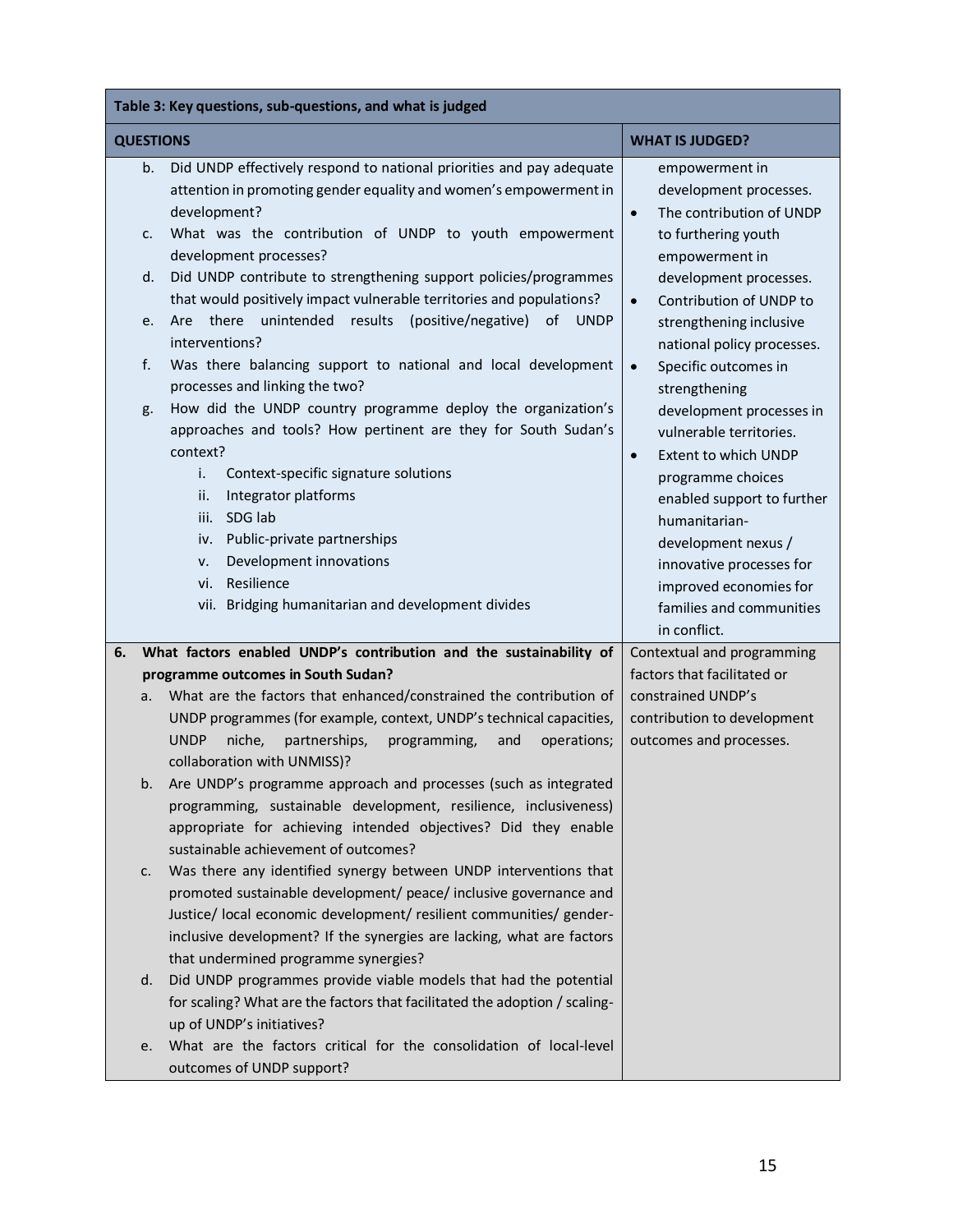| Table 3: Key questions, sub-questions, and what is judged |                                                                          |                        |  |
|-----------------------------------------------------------|--------------------------------------------------------------------------|------------------------|--|
| <b>QUESTIONS</b>                                          |                                                                          | <b>WHAT IS JUDGED?</b> |  |
| f.                                                        | What are the areas where UNDP had a comparative advantage over           |                        |  |
|                                                           | other development actors (policy support, local /national level support, |                        |  |
|                                                           | institutional strengthening/ technical support/specific development      |                        |  |
|                                                           | areas)? Was this advantage used to increase UNDP's contribution?         |                        |  |
| g.                                                        | Did UNDP forge partnerships that would enhance the contribution of       |                        |  |
|                                                           | its programme interventions and outcomes?                                |                        |  |
| h.                                                        | Did UNDP collaboration with UNMISS enable comprehensive response         |                        |  |
|                                                           | in the areas of governance?                                              |                        |  |
| i.                                                        | To what extent were UN agency partnerships forged to enable a            |                        |  |
|                                                           | coherent programme response?                                             |                        |  |
| $\cdot$                                                   | Did UNDP use its global networks to bring about opportunities for        |                        |  |
|                                                           | knowledge exchanges?                                                     |                        |  |
| k.                                                        | Did UNDP find the right programme niche that had the potential to add    |                        |  |
|                                                           | value to South Sudan's development processes?                            |                        |  |

## **DATA COLLECTION**

## **Evaluability assessment**

An initial assessment was carried for each outcome to ascertain the available evaluative analysis, identify data constraints, to determine the data collection needs and method. The country office has conducted three project evaluations in this CPD cycle (2019-2021), with three additional evaluations planned for this year 2020. It conducted four evaluation in the previous CPD cycle (2016-2018) (see Annex C). The available project evaluations assessed the following programme areas: peace and community cohesion (1 evaluation), access to justice (2 evaluations), community security (1 evaluation), support to public administration (1 evaluation), youth (1 evaluation), and protected area management (1 evaluations). None all outcome areas have project evaluations, the outcomes related to the recovery of local economies have not had any evaluation conducted, neither in this cycle nor in the prior one. The quality assessment conducted by the IEO of the evaluations indicates that their quality is moderately satisfactory. While these evaluations will be used as building blocks, there will be additional evidence collection during the conduct of the South Sudan ICPE.

With respect to indicators, the country programme documents, UNDP Results-Oriented Annual Reports (ROAR), and the corporate planning system associated with it provide outcome and output indicators, baselines, targets, as well as annual data on the status of each indicator. Considering updated statistical data is an issue, the evaluation will use assessments by the Government and other development agencies.

## **Data collection methods**

The evaluation will use multiple methods, primary as well as secondary sources, to assess UNDP performance. This evaluation will make use of a wide range of evaluative evidence, gathered from UNDP policy and programme documents, independent and quality-assessed decentralized evaluations conducted by UNDP South Sudan and partners, UNDAF and country programme reviews and other performance report, UNDP Results Oriented Annual Reports (ROARs) and background documents on the national context. The evaluation will include a multi-stakeholder consultation process, including a range of key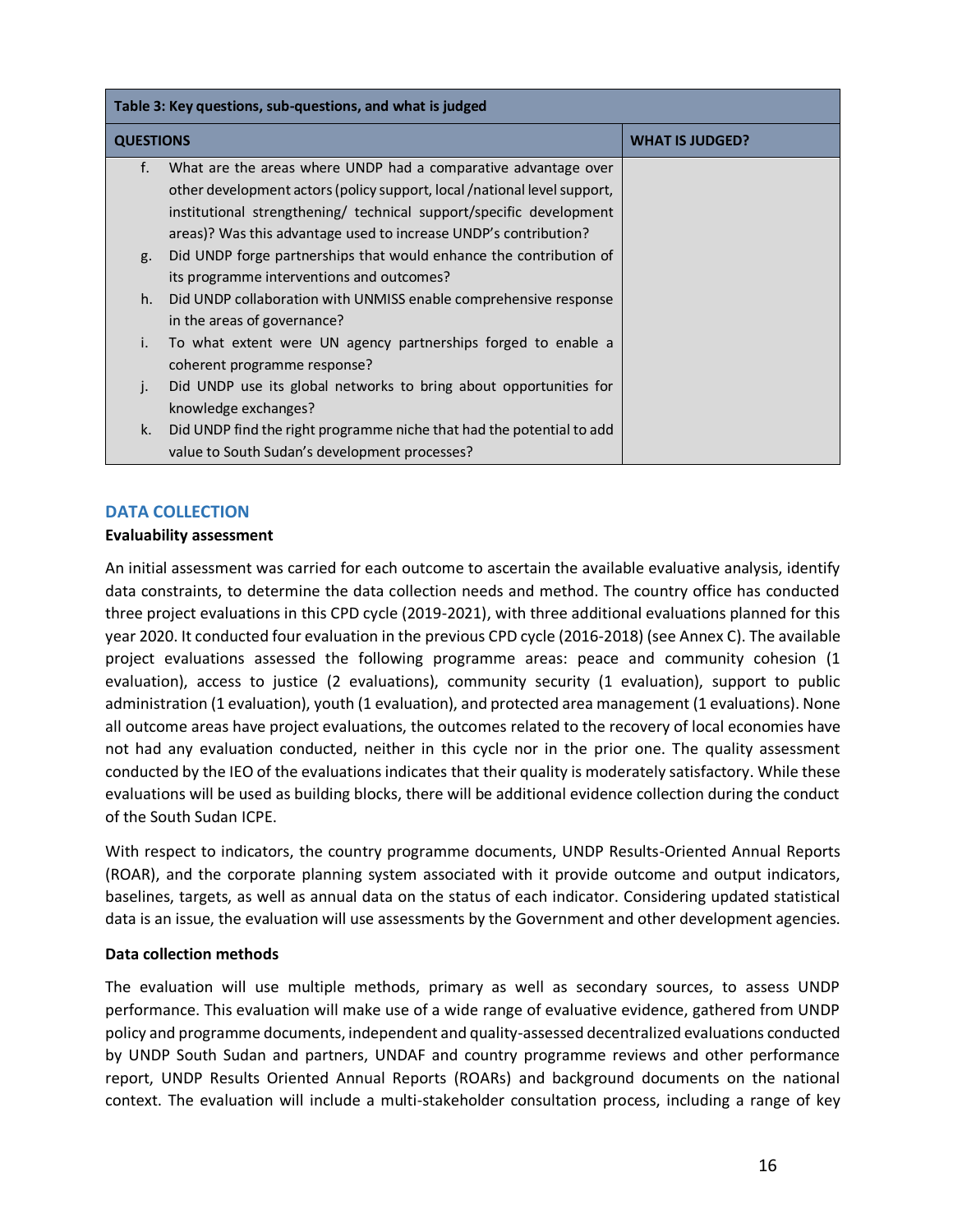development actors. There will be interviews with government representatives, civil society organizations, private-sector representatives, UN agencies, multilateral organizations, bilateral donors, and communities. Focus groups will be used to consult communities as appropriate.

A pre-data collection questionnaire will be administered before the start of other primary data collection method, so the Country Office can collaborate to the data collection process. The IEO and the Country Office will post the background and programme-related documents on an ICPE SharePoint website.

Field visits for data collection will be subjected to the possibility of safely traveling, internal displacement, and interviews within the framework of preventive measures to prevent the spread of the COVID-19 pandemic. These limitations and constraints might create challenges in terms of limited access to data and evidences on project implementation in case of the impossibility of conducting personal field visits on the ground. The evaluation team will consider a wider set of alternative remote solutions for data collection, including:

- Expanding the range of documentation for extended desk reviews, including internal operational data, national reports, and evaluation reports by other UN agencies and donors.
- The use of non-traditional sources information, e.g., social media data or GIS and satellite imagery for remote sensing of pre-selected project-related areas.
- Conduct remote interviews, pre interview surveys and evaluation questionnaires.
- The use of locally based think tanks or research/academic institutions for local data collection or the use secondary data from them.

The evaluation will use the following criteria for selecting projects within the programme portfolio:

- Programme coverage (projects covering the various components and cross-cutting areas);
- The scale of the Programme (projects of all sizes, both large and smaller pilot projects);
- Geographic coverage (not only national level and urban-based ones, but also in the various regions);
- Projects at a different level of implementation (covering both completed and active projects);
- The degree of accomplishment (will cover both successful and less successful projects).

All information and data collected from multiple sources will be triangulated to ensure its validity. An evaluation matrix will be used to organize the available evidence by key evaluation questions. This will also facilitate the analysis process and will support the evaluation team in drawing well-substantiated conclusions and recommendations.

In line with UNDP's gender equality strategy, the ICPE will examine the level of gender mainstreaming across all the CO programmes and operations. Gender disaggregated data will be collected, where available, and assessed against its programme outcomes.

## **Stakeholder engagement**

A participatory and transparent process will be followed in all stages of the evaluation process to engage with programme stakeholders and other development actors in the country. During the initial phase, stakeholder analysis will be conducted to identify relevant UNDP partners and other development agencies that may not have worked with UNDP but play a key role in the outcomes to which UNDP contributes. This stakeholder analysis will serve to identify key informants for interviews during the data collection and to examine any potential partnerships that could further improve UNDP's contribution to the country.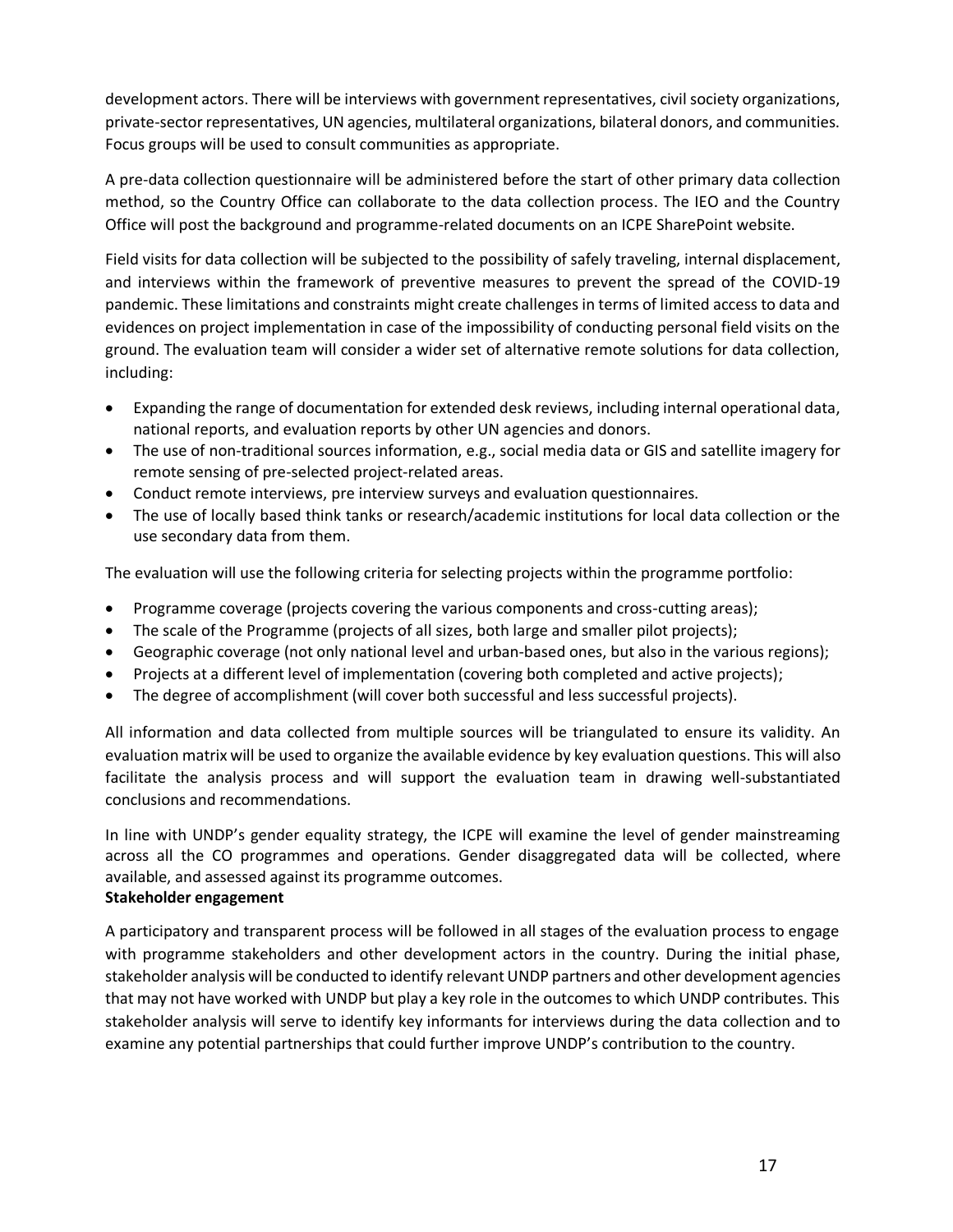#### **MANAGEMENT ARRANGEMENTS**

**Independent Evaluation Office of UNDP:** The UNDP IEO will conduct the ICPE in consultation with the UNDP South Sudan Country office, the Regional Bureau for Africa (RBA), and the Government of South Sudan. The IEO Lead Evaluator will lead the evaluation and coordinate the evaluation team. The IEO will cover all costs directly related to the conduct of the ICPE.

**UNDP Country Office in South Sudan:** The Country Office (CO) will support the evaluation team to liaise with key partners and other stakeholders, make available to the team all necessary information regarding UNDP's programmes, projects, and activities in the country, and provide factual verifications of the draft report on a timely basis. The CO will provide the evaluation team support in kind (e.g., arranging meetings with project staff, stakeholders, and beneficiaries; assistance for the project site visits). To ensure the anonymity of the information provided by interviewees, CO staff will not participate in the meetings with stakeholders. The CO and IEO will jointly organize the final stakeholder debriefing, ensuring participation of key government counterparts, through a videoconference, where findings, conclusions, and recommendations of the evaluation will be presented. Once a final draft report has been prepared, the CO will prepare a management response to the evaluation recommendations, in consultation with the UNDP Regional Bureau. It will support the use and dissemination of the final ICPE report at the country level.

**UNDP Regional Bureau for Africa:** The UNDP Regional Bureau for Africa (RBA) will support the evaluation through information sharing and will participate in the final stakeholder debriefing. Once the evaluation has been completed, the Bureau is also responsible for monitoring the status and progress of the CO's implementation of the evaluation recommendations, as defined in its management response.

**Evaluation Team:** The IEO will constitute an evaluation team to undertake the ICPE. The IEO team will include the following members:

- Lead Evaluator (LE): IEO staff member with overall responsibility for developing the evaluation design and terms of reference; managing the conduct of the ICPE, drafting the final report. In coordination with the country office, the lead evaluator will organize the stakeholder debrief.
- Associate Lead Evaluator (ALE): IEO staff member with the general responsibility to support the LE, including in the preparation of terms of reference, data collection and analysis, and the final report. Together with the LE, will help backstop the work of other team members.
- Consultants: Either a consultant firm or three (3) external consultants will be recruited to support data collection and analysis in the areas of conflict prevention and peacebuilding, democratic governance, Justice and Rule of Law; and socio-economic development, community resilience and access to basic services. All team members will pay specific attention to issues related to gender equality. Under the guidance of the LE and ALE, the consultants will conduct a preliminary desk review, data collection in the field, prepare outcome analysis in their assigned areas, contribute to sections of the report as needed, and review the final ICPE report. The IEO will recruit all team members.
- Research Associate: a research associate based in the IEO will provide background research and will support the portfolio analysis.

## **EVALUATION PROCESS**

The ICPE will be conducted according to the approved IEO process in the Charter of the Independent Evaluation Office of UNDP. There are five key phases to the evaluation process, as summarized below, which constitute the framework for conducting the evaluation.

**Phase 1: Preparatory work.** Following the initial consultation with the country office, the IEO prepares the ToR and the evaluation design, including an overall evaluation matrix with specific evaluation questions.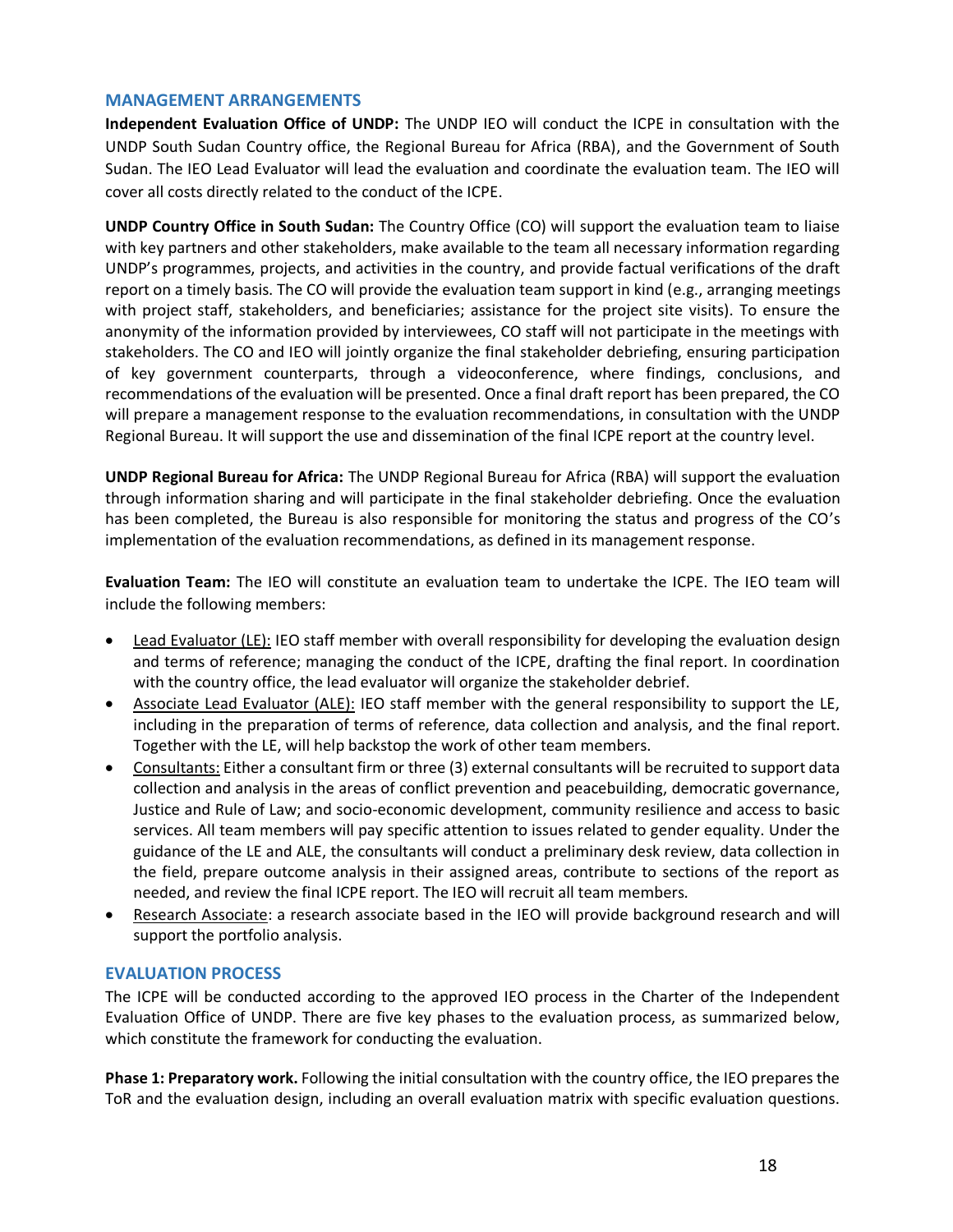The draft ToR are shared with the CO for comments and validation. Once the TOR are approved by IEO, additional evaluation team members, comprising international and/or national development professionals with relevant skills and expertise, will be recruited. The IEO, with the support of the country office, collects all relevant data and documentation for the evaluation.

**Phase 2: Desk analysis**. Evaluation team members will conduct a desk review of reference materials and identify specific issues. Further, in-depth data collection is undertaken by administering a pre-mission questionnaire to the Country Office and conducting preliminary interviews with key stakeholders via telephone / Skype. Evaluation team members will conduct desk reviews of reference materials, prepare a summary of context and other evaluative evidence, and identify the outcome theory of change, specific evaluation questions, and issues that will require validation during the field-based phase of data collection.

**Phase 3: Field data collection.** The evaluation team aims to undertake an in-country mission<sup>29</sup> to engage in data collection activities. The estimated duration of this data collection phase is up to 3 calendar weeks. The timing of the mission will be jointly discussed and coordinated with the country office. Data will be collected according to the approach outlined in Section 5 with responsibilities outlined in Section 7. The evaluation team will liaise with country office staff and management, key government stakeholders, and other partners and beneficiaries. At the end of the mission, the evaluation team will hold a debrief presentation of the key preliminary findings at the Country Office. By the end of the mission, all additional data gaps and areas of further analysis should be identified for follow-ups.

**Phase 4: Analysis, report writing, quality review, and debrief.** Based on the analysis of data collected and the outcome reports provided by evaluation team, the LE will undertake a synthesis process to write the ICPE report. The first draft of the report will be subject to peer review by IEO and an external expert. Once the first draft is quality cleared, it will be shared with the Country Office and the UNDP Regional Bureau for Africa for comments and factual corrections. The second draft, which considers any factual corrections and comments, will be shared with national stakeholders for their review and comments. Any necessary additional revisions will be made, and the UNDP South Sudan Country Office will prepare the management response to the ICPE, under the overall oversight of the Regional Bureau. The report will then be shared at a final debriefing (via videoconference), where the results of the evaluation are presented to key national stakeholders. Ways forward will be discussed to create greater ownership by national stakeholders in taking forward the recommendations of the ICPE and strengthening the national accountability of UNDP. After the discussion at the stakeholder event, the final evaluation report will be published.

**Phase 5: Publication and dissemination.** The ICPE report, including the management response and evaluation brief, will be widely distributed in hard and electronic versions. The evaluation report will be made available to the UNDP Executive Board by the time of approving a new Country Programme Document. It will be distributed by the IEO within UNDP and to the evaluation units of other international organizations, evaluation societies/networks, and research institutions in the region. The South Sudan Country Office will disseminate the report to stakeholders in the country. The report and the management response will be published on the UNDP website and the UNDP's Evaluation Resource Centre (ERC). The Regional Bureau will be responsible for monitoring and overseeing the implementation of follow-up actions in the ERC.

<sup>&</sup>lt;sup>29</sup> Currently subjected to security clearance and the lifting of travel restrictions due to the COVID-19 Pandemic. As of 11 March 2020, The World Health Organization (WHO) declared COVID-19 a global pandemic as the new coronavirus rapidly spread to all regions of the world. Travel to the country has been restricted and travel in the country is also restricted. If it is not possible to travel to or within the country for the evaluation then the evaluation team will adapt the methodology to takes this into account to conduct the evaluation virtually and remotely, including the use of remote interview methods and extended desk reviews, data analysis, surveys and evaluation questionnaires.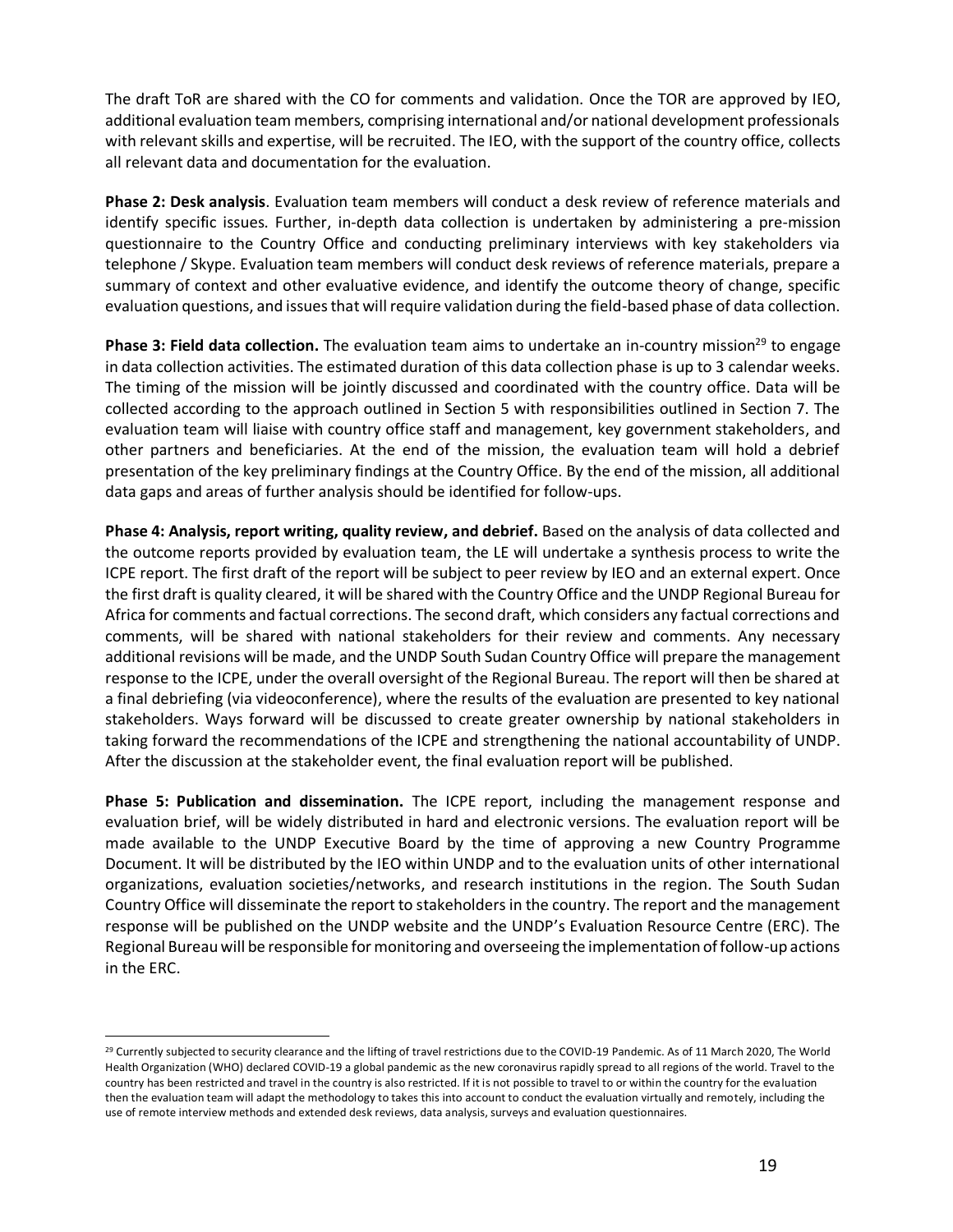## **TIMEFRAME FOR THE ICPE PROCESS**

The timeframe and responsibilities for the evaluation process, for submission of a new country programme to September 2021 Executive Board (EB) Session, are presented in Table 5.

| Table 5: Timeframe for the ICPE process new CPD submission to September 2021 EB session |                               |                    |  |  |
|-----------------------------------------------------------------------------------------|-------------------------------|--------------------|--|--|
| Activity                                                                                | Responsible party             | Proposed timeframe |  |  |
| Phase 1: Preparatory work                                                               |                               |                    |  |  |
| $TOR - approach$ by IEO                                                                 | LE                            | <b>July 2020</b>   |  |  |
| Selection of other evaluation team members /                                            | LE/ALE                        | Aug 2020           |  |  |
| consultants                                                                             |                               |                    |  |  |
| Phase 2: Desk analysis                                                                  |                               |                    |  |  |
| Preliminary analysis of available data and                                              | Evaluation team               | May-June 2021      |  |  |
| context analysis                                                                        |                               |                    |  |  |
| Phase 3: Data collection                                                                |                               |                    |  |  |
| Data collection and preliminary findings                                                | Evaluation team               | <b>July 2021</b>   |  |  |
| Phase 4: Analysis, report writing, quality review and debrief                           |                               |                    |  |  |
| <b>Outcome Analysis Papers</b>                                                          | Evaluation team               | <b>July 2021</b>   |  |  |
| Analysis and Synthesis                                                                  | LE                            | Aug-Sept 2021      |  |  |
| Zero draft ICPE for clearance by IEO and EAP                                            | 1F                            | Oct 2021           |  |  |
| First draft ICPE for CO/RB review                                                       | Reviewed by CO and RBA        | Nov 2021           |  |  |
| Second draft shared with the Government                                                 | Shared by the CO and reviewed | Dec 2021           |  |  |
|                                                                                         | by the Government             |                    |  |  |
| Draft management response                                                               | CO and RBAS                   | Jan-Feb 2022       |  |  |
| Final debriefing with national stakeholders                                             | CO and LE                     | Mar 2022           |  |  |
| Phase 5: Production and Follow-up                                                       |                               |                    |  |  |
| <b>Editing and formatting</b>                                                           | <b>IEO</b>                    | Mar-Apr 2022       |  |  |
| Final report and Evaluation Brief                                                       | <b>IEO</b>                    | May 2022           |  |  |
| Dissemination of the final report                                                       | IEO/CO                        | May 2022           |  |  |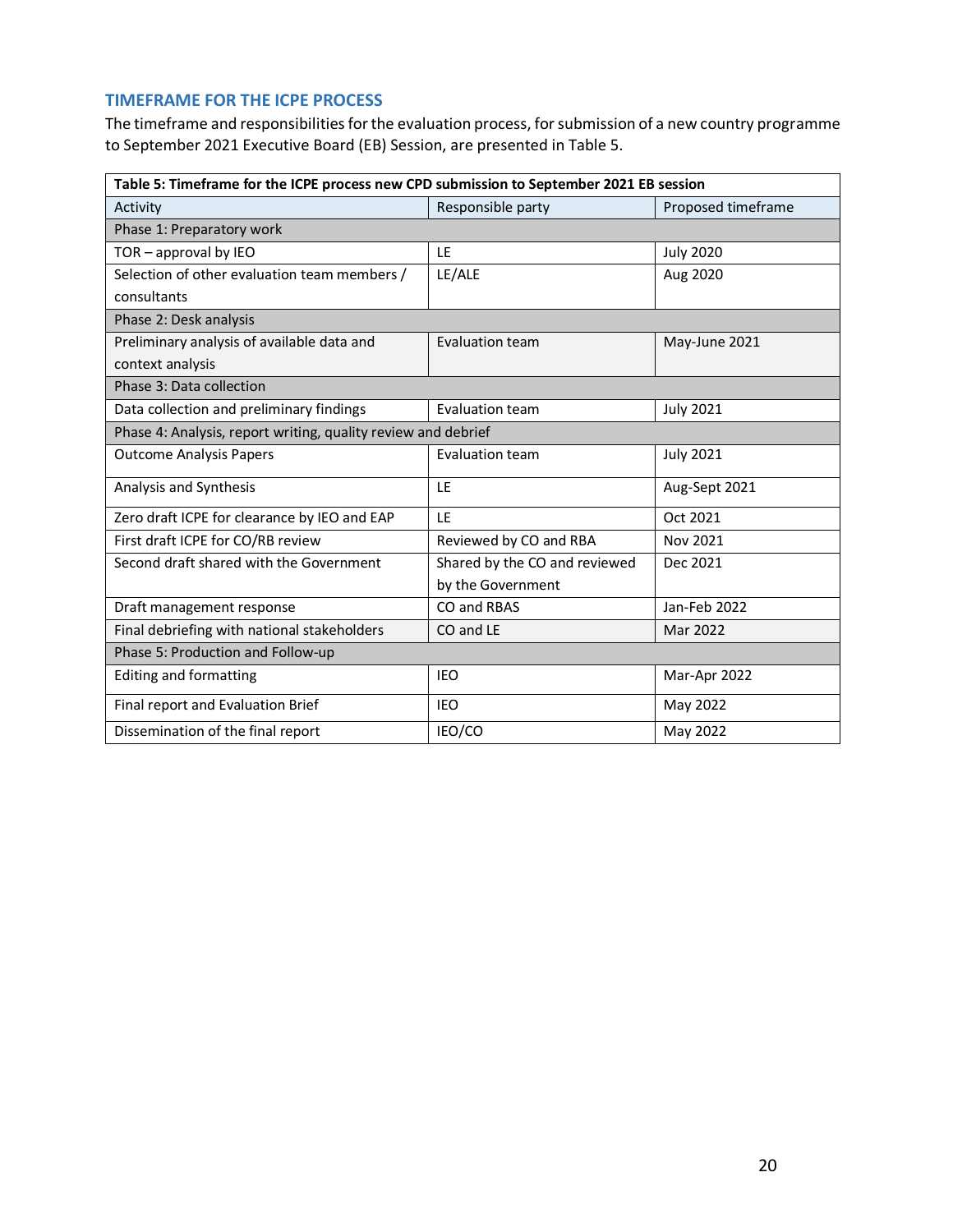

## **A. UNDP country programme portfolio financial data**





Source: Atlas/PowerBI, 22 June 2020. Donors with total programme expenditure of \$5 million and above